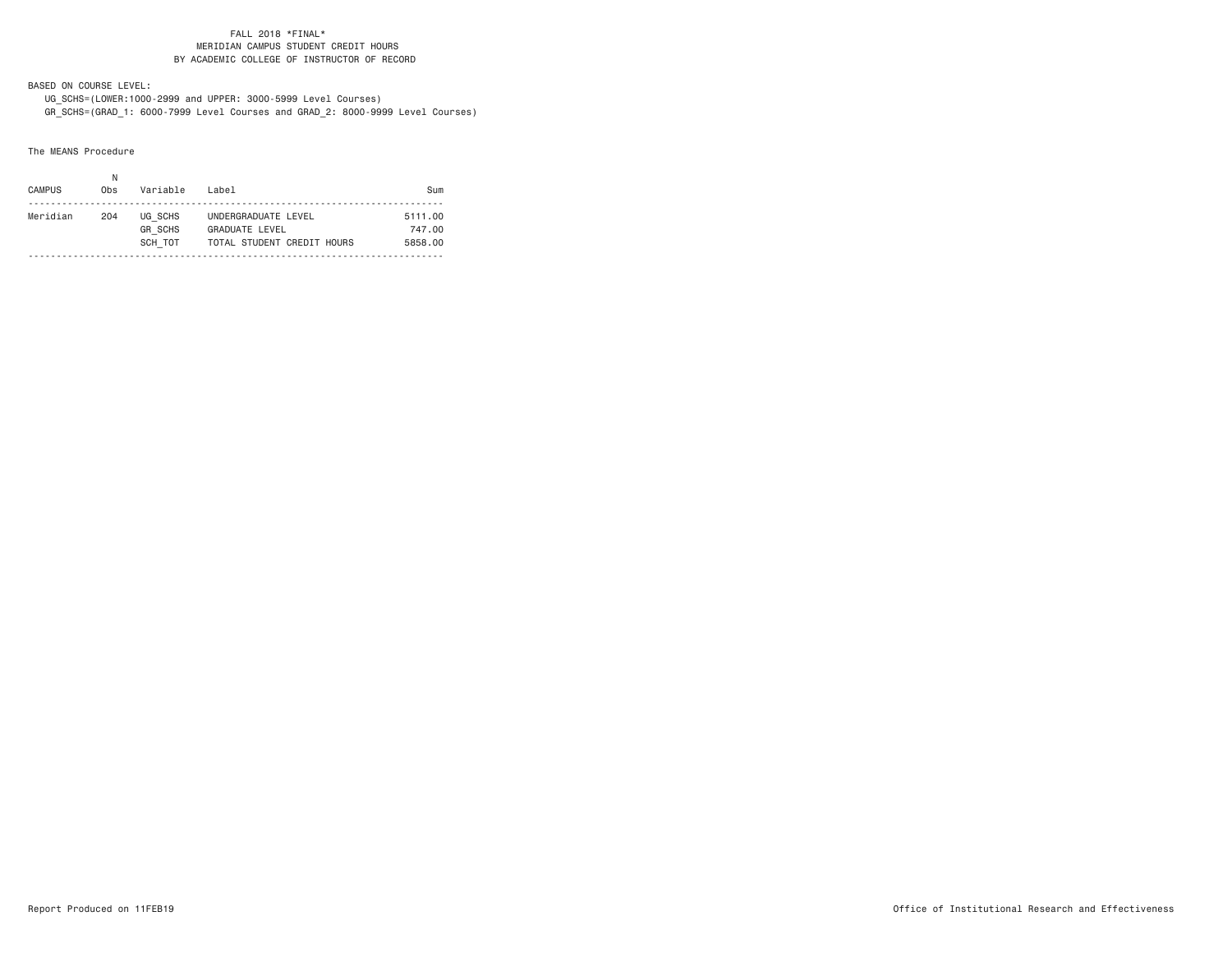#### FALL 2018 \*FINAL\* MERIDIAN CAMPUS STUDENT CREDIT HOURSBY ACADEMIC COLLEGE OF INSTRUCTOR OF RECORD

BASED ON COURSE LEVEL:

 UG\_SCHS=(LOWER:1000-2999 and UPPER: 3000-5999 Level Courses) GR\_SCHS=(GRAD\_1: 6000-7999 Level Courses and GRAD\_2: 8000-9999 Level Courses)

The MEANS Procedure

| ACADEMIC COLLEGE | Ν<br>Obs | Variable                             | Label                                                                      | Sum                          |
|------------------|----------|--------------------------------------|----------------------------------------------------------------------------|------------------------------|
| Arts & Sciences  | 79       | UG SCHS<br>GR SCHS<br>SCH TOT        | UNDERGRADUATE LEVEL<br><b>GRADUATE LEVEL</b><br>TOTAL STUDENT CREDIT HOURS | 2560,00<br>180,00<br>2740.00 |
| <b>Business</b>  | 34       | UG SCHS<br><b>GR SCHS</b><br>SCH TOT | UNDERGRADUATE LEVEL<br><b>GRADUATE LEVEL</b><br>TOTAL STUDENT CREDIT HOURS | 928,00<br>174.00<br>1102.00  |
| Education        | 91       | UG SCHS<br>GR SCHS<br>SCH TOT        | UNDERGRADUATE LEVEL<br><b>GRADUATE LEVEL</b><br>TOTAL STUDENT CREDIT HOURS | 1623.00<br>393,00<br>2016,00 |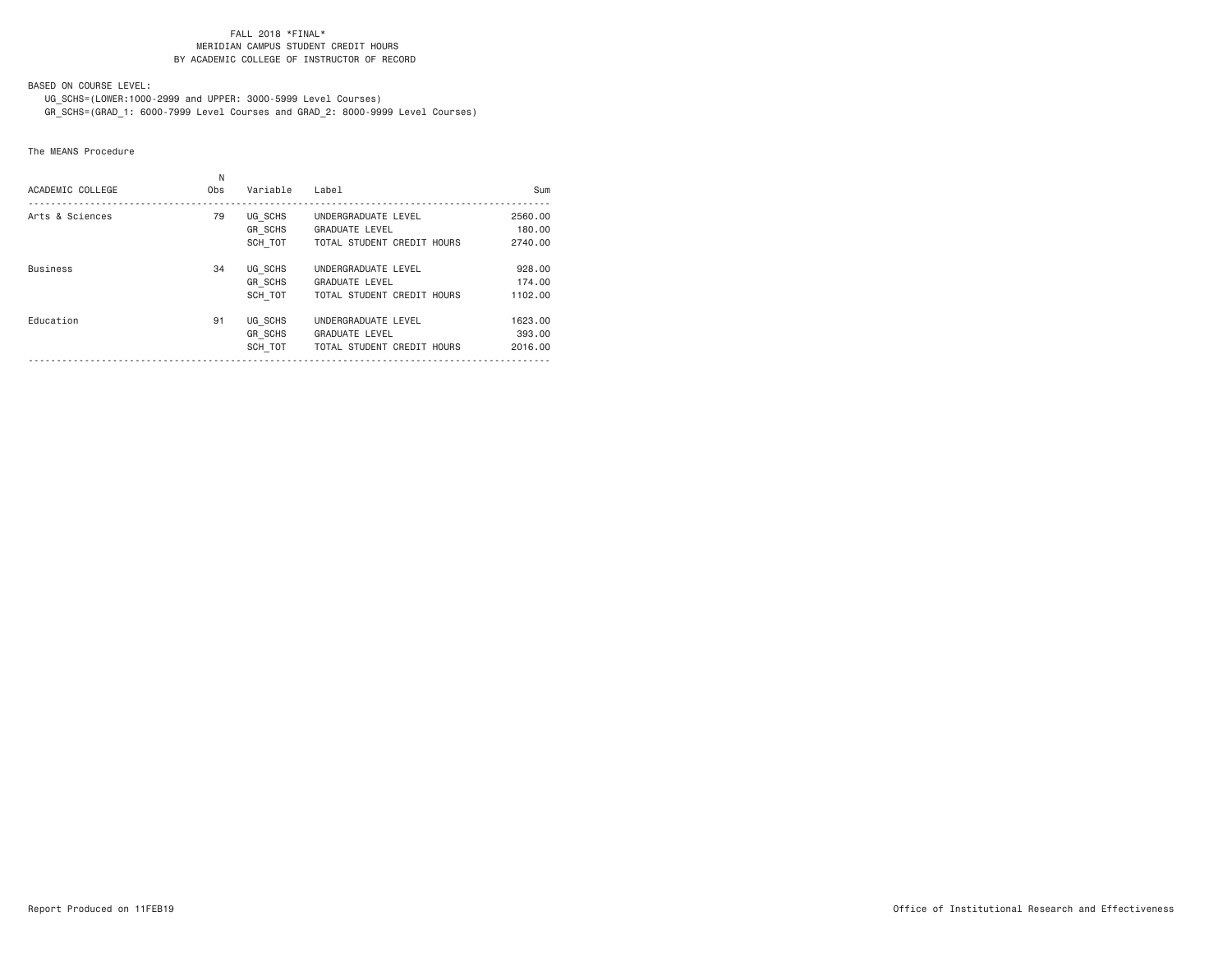### FALL 2018 \*FINAL\***MERIDIAN CAMPUS STUDENT CREDIT HOURS** BY ACADEMIC COLLEGE OF INSTRUCTOR OF RECORD

BASED ON COURSE LEVEL:

 UG\_SCHS=(LOWER:1000-2999 and UPPER: 3000-5999 Level Courses \*\*Excludes CVM 5000-5999 Level Courses\*\*) GR\_SCHS=(GRAD\_1: 6000-7999 Level Courses and GRAD\_2: 8000-9999 Level Courses)

|                                            | UNDERGRADUATE  | GRADUATE       |            |
|--------------------------------------------|----------------|----------------|------------|
| ACADEMIC DEPARTMENT                        | LEVEL          | LEVEL          | TOTAL      |
|                                            |                |                |            |
| Anthropology & Middle Eastern Cultures     | 87.00          | 0.00           | 87.00      |
| Biological Sciences                        | 134.00         | 0.00           | 134,00     |
| Classical & Modern Languages & Literatures | 72.00          | 0.00           | 72.00      |
| Communication                              | 144.00         | 0.00           | 144,00     |
| English                                    | 333,00         | 24.00          | 357.00     |
| Geosciences                                | 278,00         | 0.00           | 278,00     |
| History                                    | 312.00         | 72.00          | 384.00     |
| Mathematics & Statistics                   | 102,00         | 0.00           | 102,00     |
| Philosophy & Religion                      | 93.00          | 0.00           | 93.00      |
| Political Science & Public Administration  | 90.00          | 0.00           | 90.00      |
| Psychology                                 | 438,00         | 84,00          | 522.00     |
| Sociology                                  | 477.00         | 0.00           | 477.00     |
|                                            |                | -------------- |            |
|                                            | 2560.00        | 180.00         | 2740.00    |
|                                            | ============== | ============== | ========== |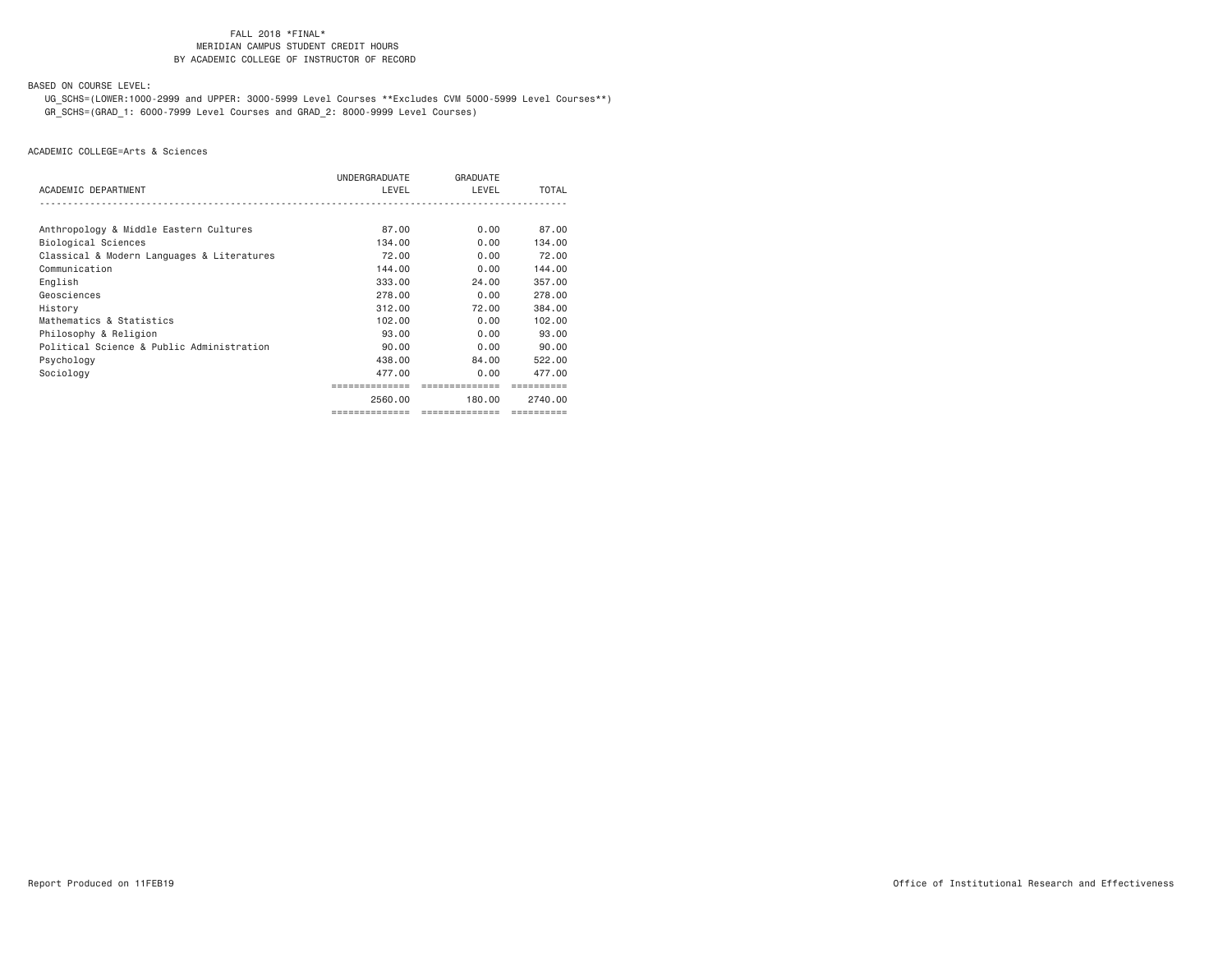### FALL 2018 \*FINAL\***MERIDIAN CAMPUS STUDENT CREDIT HOURS** BY ACADEMIC COLLEGE OF INSTRUCTOR OF RECORD

BASED ON COURSE LEVEL:

 UG\_SCHS=(LOWER:1000-2999 and UPPER: 3000-5999 Level Courses \*\*Excludes CVM 5000-5999 Level Courses\*\*) GR\_SCHS=(GRAD\_1: 6000-7999 Level Courses and GRAD\_2: 8000-9999 Level Courses)

|                                                 | UNDERGRADUATE | GRADUATE |         |
|-------------------------------------------------|---------------|----------|---------|
| ACADEMIC DEPARTMENT                             | LEVEL         | LEVEL    | TOTAL   |
|                                                 |               |          |         |
| Finance & Economics                             | 57.00         | 0.00     | 57.00   |
| Management & Information Systems                | 589.00        | 87.00    | 676.00  |
| Marketing, Quantitative Analysis & Business Law | 177.00        | 84.00    | 261.00  |
| School of Accountancy                           | 105.00        | 3.00     | 108,00  |
|                                                 |               |          |         |
|                                                 | 928.00        | 174.00   | 1102.00 |
|                                                 |               |          |         |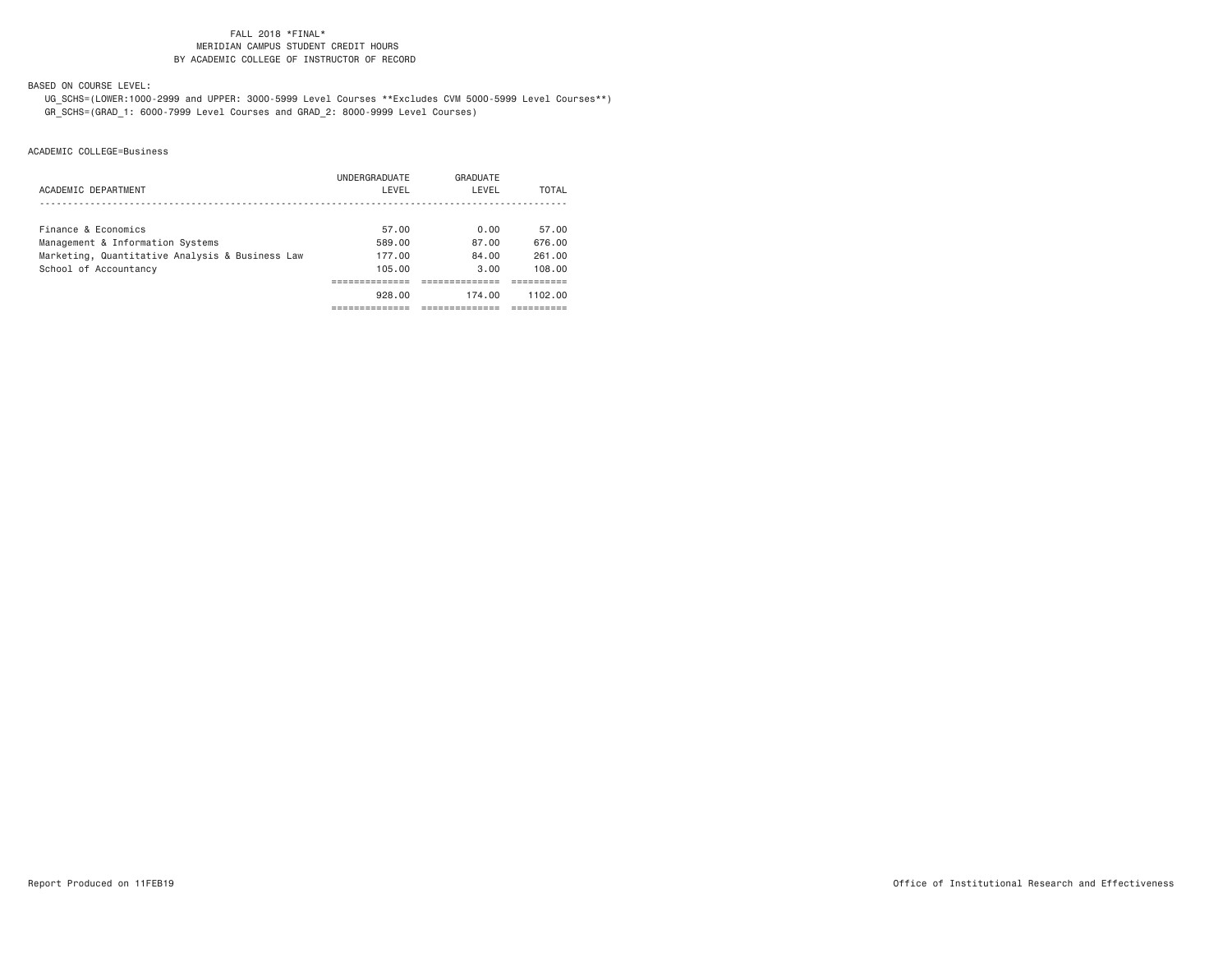### FALL 2018 \*FINAL\***MERIDIAN CAMPUS STUDENT CREDIT HOURS** BY ACADEMIC COLLEGE OF INSTRUCTOR OF RECORD

BASED ON COURSE LEVEL:

 UG\_SCHS=(LOWER:1000-2999 and UPPER: 3000-5999 Level Courses \*\*Excludes CVM 5000-5999 Level Courses\*\*) GR\_SCHS=(GRAD\_1: 6000-7999 Level Courses and GRAD\_2: 8000-9999 Level Courses)

| ACADEMIC DEPARTMENT                                | UNDERGRADUATE<br>LEVEL | GRADUATE<br>LEVEL | TOTAL    |
|----------------------------------------------------|------------------------|-------------------|----------|
| Counseling, Educational Psychology, and Foundation | 74.46                  | 160.24            | 234.70   |
| Curriculum, Instruction & Special Education        | 1330.38                | 97.76             | 1428.14  |
| Educational Leadership                             | 66.00                  | 123.00            | 189.00   |
| Kinesiology                                        | 152.16                 | 0.00              | 152.16   |
| Music                                              | 0.00                   | 12.00             | 12.00    |
|                                                    |                        |                   |          |
|                                                    | 1623.00                | 393.00            | 2016.00  |
|                                                    | ---------              | -----------       | -------- |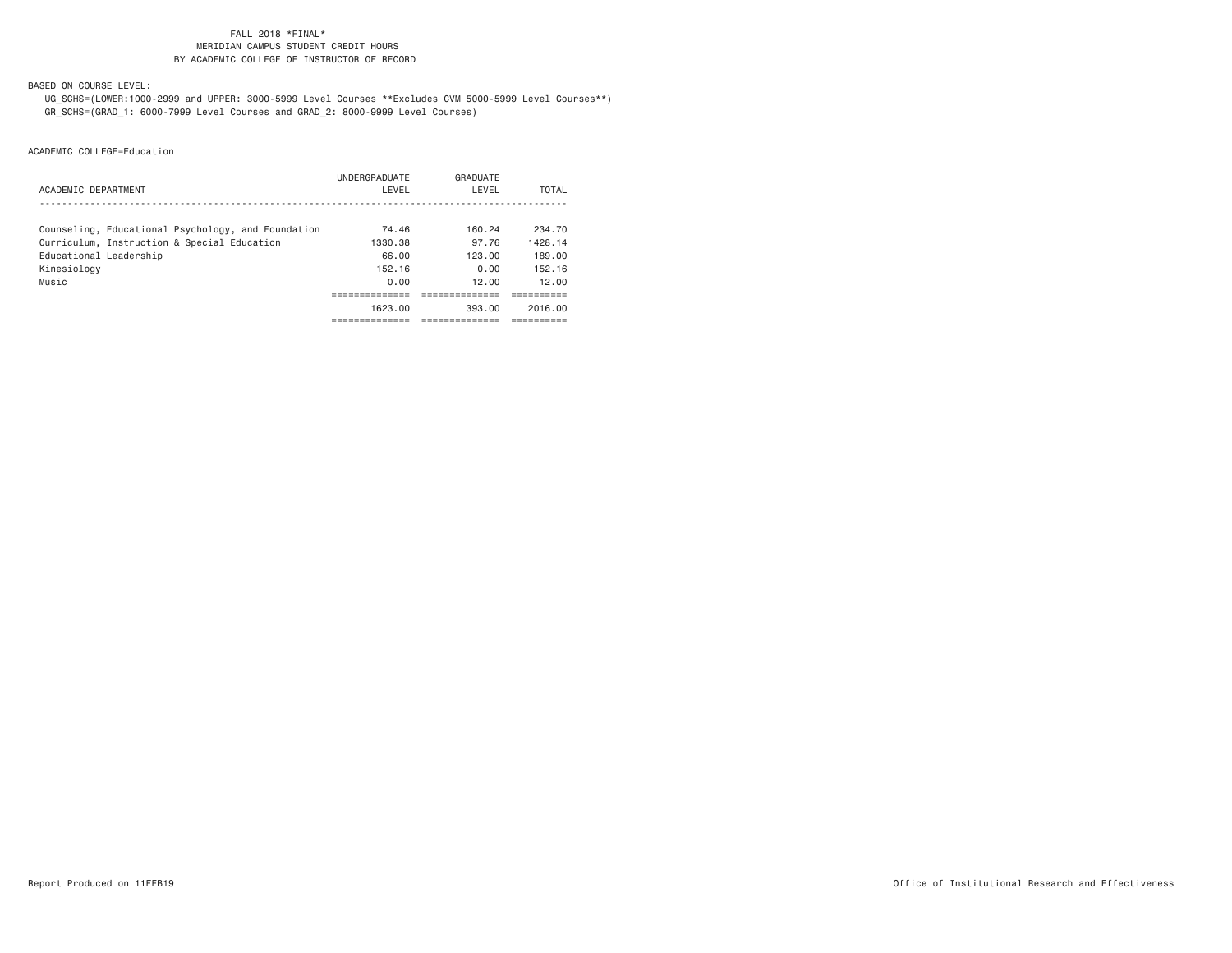| ACADEMIC DEPARTMENT                                                                 | Instructor Name | Rank     | Tenure<br>Status | Course<br>Cip # | CRN   | Course # | Sec | Crs | Type Title        | Inst<br>Per | UG<br><b>SCHS</b>                                  | GR<br><b>SCHS</b>            | Total<br>SCHS       |
|-------------------------------------------------------------------------------------|-----------------|----------|------------------|-----------------|-------|----------|-----|-----|-------------------|-------------|----------------------------------------------------|------------------------------|---------------------|
| Anthropology & Middle Eastern Cultures                                              | Turner, James   | Lecturer | Non-Ten Track    | 450201          | 34056 | AN 2203  | 201 | C.  | Racial Minorities | 1.00        | 87.00<br>.<br>87.00                                | 0.00<br>---------<br>0.00    | 87.00<br>.<br>87.00 |
| ============================<br>=========<br>Anthropology & Middle Eastern Cultures |                 |          |                  |                 |       |          |     |     |                   |             | $=$ = = = = = = =<br>87.00<br>________<br>-------- | 0.00<br>--------<br>-------- | 87.00               |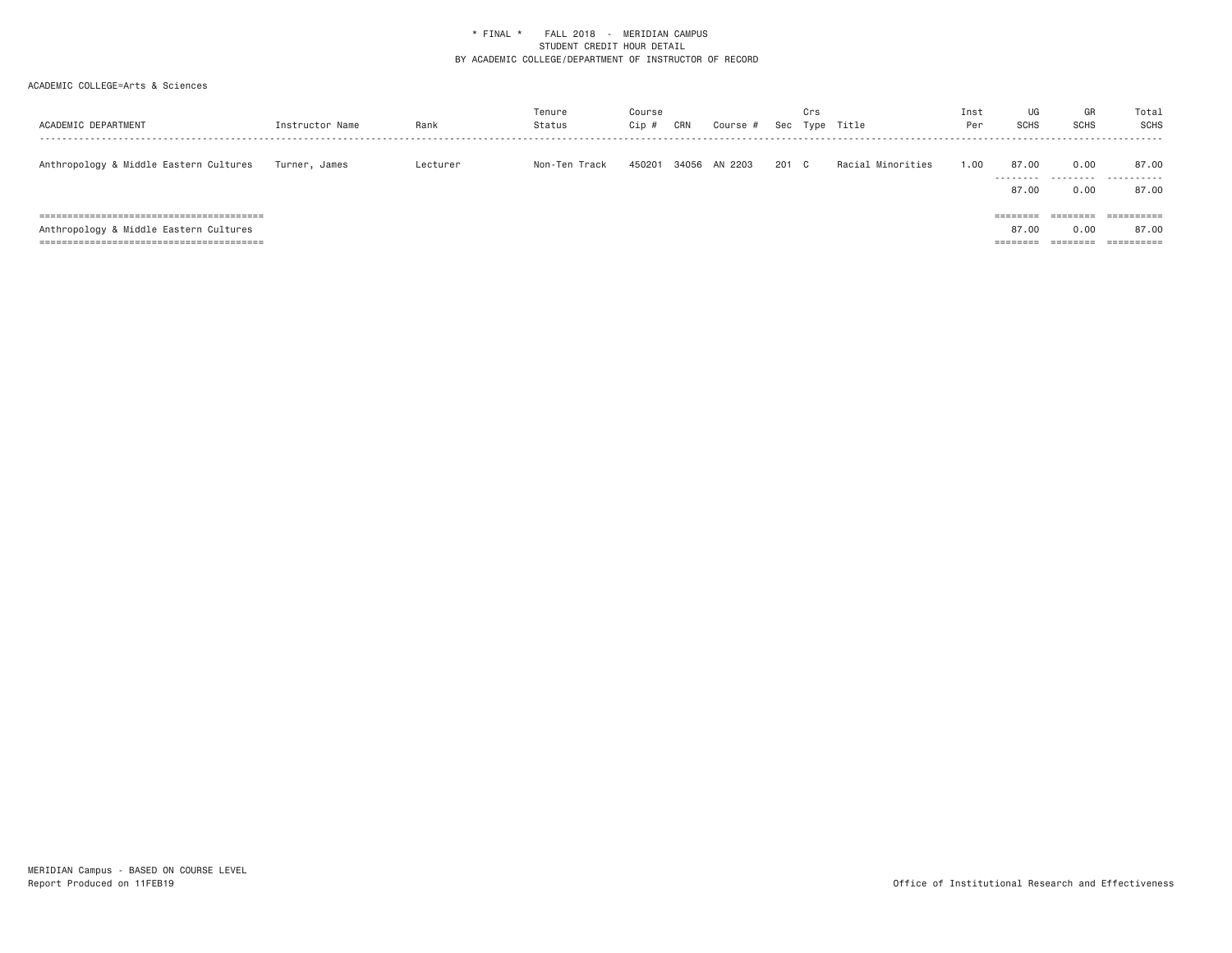| ACADEMIC DEPARTMENT | Instructor Name | Rank       | Tenure<br>Status | Course<br>Cip # | CRN   | Course # | Sec   | Crs<br>Type | Title                | Inst<br>Per | UG<br><b>SCHS</b> | GR<br><b>SCHS</b>     | Total<br>SCHS             |
|---------------------|-----------------|------------|------------------|-----------------|-------|----------|-------|-------------|----------------------|-------------|-------------------|-----------------------|---------------------------|
|                     |                 |            |                  |                 |       |          |       |             |                      |             |                   |                       |                           |
| Biological Sciences | Fogarty, Jarrod | Instructor | Non-Ten Track    | 240102          | 34145 | IDS 4111 | 201 C |             | Professional Seminar | 1.00        | 20.00             | 0.00                  | 20.00                     |
|                     |                 |            |                  | 260701          | 35421 | BIO 3233 | 201 B |             | Biology of Birds     | 1.00        | 21.00             | 0.00                  | 21.00                     |
|                     |                 |            |                  | 261302          | 35422 | BIO 3113 | 201 C |             | Marine Biology       | 1.00        | 36.00             | 0.00                  | 36.00                     |
|                     |                 |            |                  | 270501          | 34149 | MA 2113  | 201 C |             | Intro to Stats       | 1.00        | 39,00             | 0.00                  | 39,00                     |
|                     |                 |            |                  |                 | 34186 | ST 2113  | 201 C |             | Intro to Stats       | 1.00        | 18.00             | 0.00                  | 18,00                     |
|                     |                 |            |                  |                 |       |          |       |             |                      |             | ---------         | .                     | .                         |
|                     |                 |            |                  |                 |       |          |       |             |                      |             | 134.00            | 0.00                  | 134,00                    |
|                     |                 |            |                  |                 |       |          |       |             |                      |             |                   |                       |                           |
|                     |                 |            |                  |                 |       |          |       |             |                      |             | $=$ = = = = = = = | ---------<br>-------- | -----------<br>---------- |
| Biological Sciences |                 |            |                  |                 |       |          |       |             |                      |             | 134,00            | 0.00                  | 134,00                    |
|                     |                 |            |                  |                 |       |          |       |             |                      |             | $=$ = = = = = = = | --------<br>--------  | -----------<br>---------- |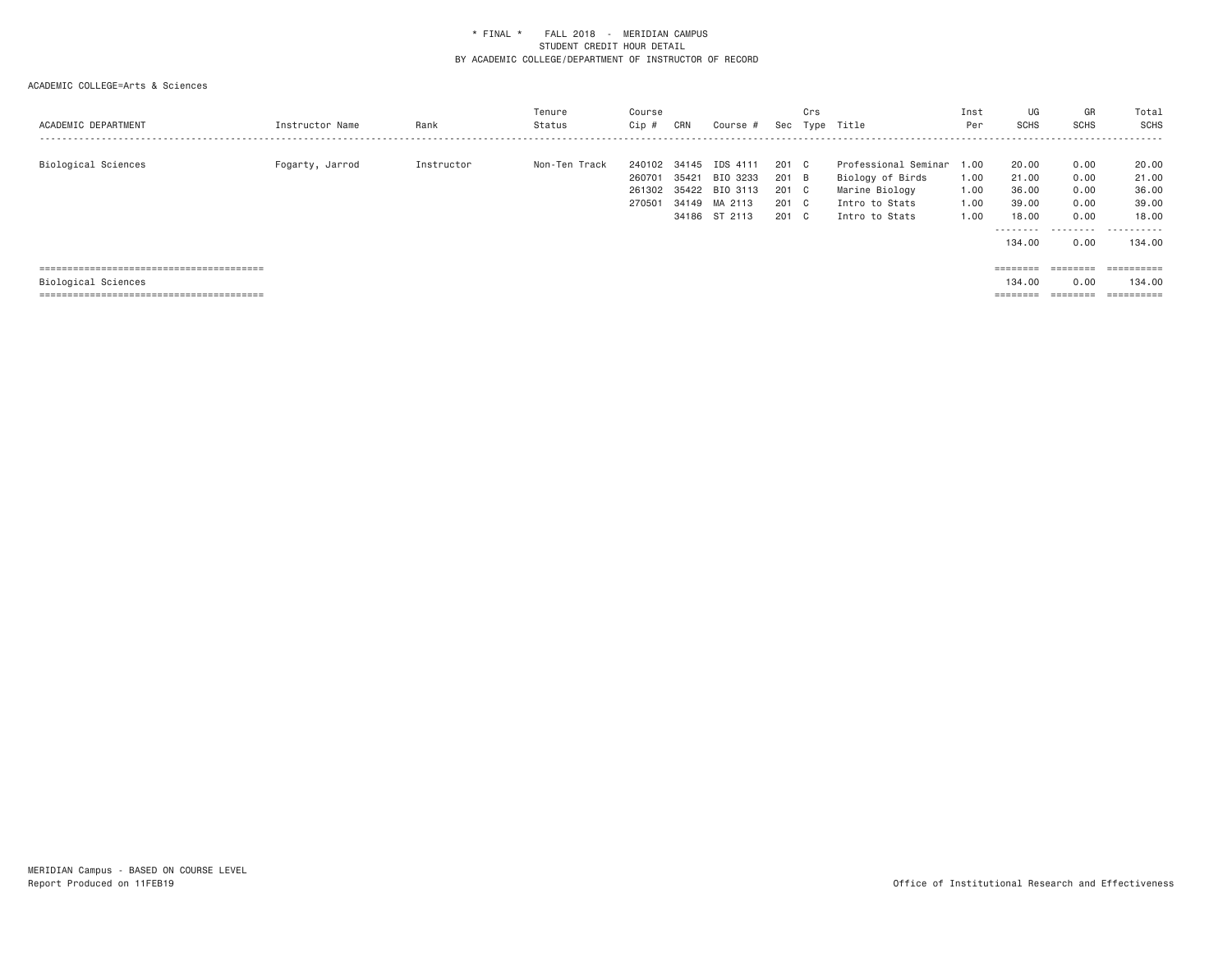| ACADEMIC DEPARTMENT                                     | Instructor Name | Rank     | Tenure<br>Status | Course<br>Cip # | CRN   | Course # |       | Crs | Sec Type Title            | Inst<br>Per | UG<br><b>SCHS</b>  | GR<br><b>SCHS</b> | Total<br>SCHS |
|---------------------------------------------------------|-----------------|----------|------------------|-----------------|-------|----------|-------|-----|---------------------------|-------------|--------------------|-------------------|---------------|
| Classical & Modern Languages & Literatur Calderon, Beth |                 | Lecturer | Non-Ten Track    | 160905          | 34124 | FLS 3323 | 201 C |     | Entrprs Span-Speak W 1.00 |             | 72.00<br>--------- | 0.00<br>.         | 72.00<br>.    |
|                                                         |                 |          |                  |                 |       |          |       |     |                           |             | 72.00              | 0.00              | 72.00         |
|                                                         |                 |          |                  |                 |       |          |       |     |                           |             | ========           |                   |               |
| Classical & Modern Languages & Literatur                |                 |          |                  |                 |       |          |       |     |                           |             | 72.00              | 0.00              | 72.00         |
|                                                         |                 |          |                  |                 |       |          |       |     |                           |             | ========           |                   | ==========    |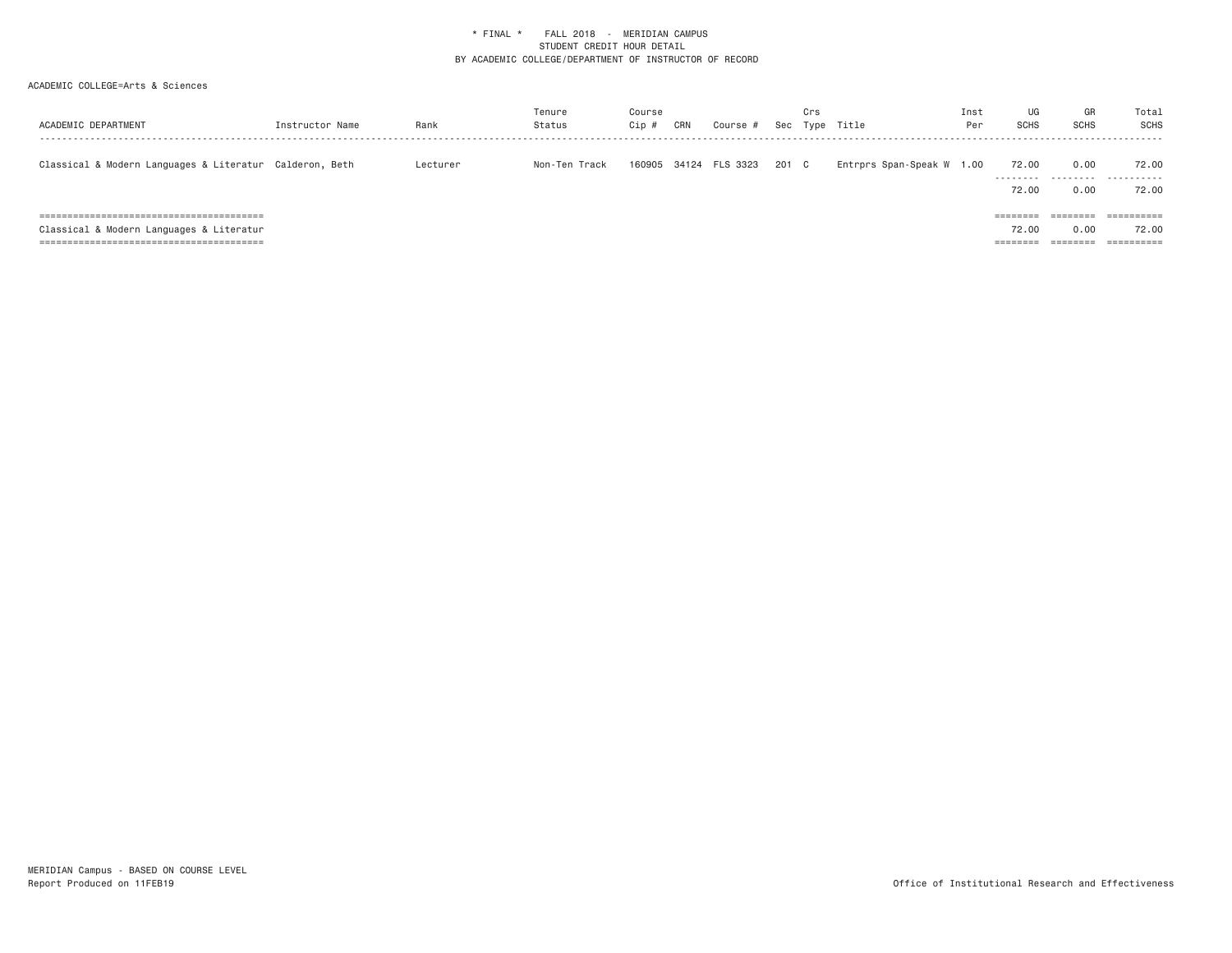| ACADEMIC DEPARTMENT | Instructor Name | Rank       | Tenure<br>Status | Course<br>Cip # | CRN   | Course #       | Sec   | Crs | Type Title                | Inst<br>Per | UG<br><b>SCHS</b>  | GR<br><b>SCHS</b> | Total<br>SCHS                                                                                                                                                                                                                                                                                                                                                                                                                                                                          |
|---------------------|-----------------|------------|------------------|-----------------|-------|----------------|-------|-----|---------------------------|-------------|--------------------|-------------------|----------------------------------------------------------------------------------------------------------------------------------------------------------------------------------------------------------------------------------------------------------------------------------------------------------------------------------------------------------------------------------------------------------------------------------------------------------------------------------------|
| Communication       | Bogue, Patty    | Instructor | Non-Ten Track    | 521101          |       | 35418 MGT 4613 | 201 C |     | Cross-Cultural Mgt        | 1.00        | 21.00<br>--------- | 0.00<br>.         | 21.00<br>.<br>.                                                                                                                                                                                                                                                                                                                                                                                                                                                                        |
|                     |                 |            |                  |                 |       |                |       |     |                           |             | 21.00              | 0.00              | 21.00                                                                                                                                                                                                                                                                                                                                                                                                                                                                                  |
|                     | Taylor, Joshua  | Lecturer   | Non-Ten Track    | 090101          | 35424 | CO 1223        | 201 C |     | Intro Comm Theory         | 1.00        | 111.00             | 0.00              | 111.00                                                                                                                                                                                                                                                                                                                                                                                                                                                                                 |
|                     |                 |            |                  | 090701          |       | 34064 CO 3343  | 201 C |     | Writing for the Medi 1.00 |             | 12.00<br>--------- | 0.00<br>.         | 12.00<br>.                                                                                                                                                                                                                                                                                                                                                                                                                                                                             |
|                     |                 |            |                  |                 |       |                |       |     |                           |             | 123.00             | 0.00              | 123,00                                                                                                                                                                                                                                                                                                                                                                                                                                                                                 |
|                     |                 |            |                  |                 |       |                |       |     |                           |             | ========           | ========          | $\begin{array}{cccccccccc} \multicolumn{2}{c}{} & \multicolumn{2}{c}{} & \multicolumn{2}{c}{} & \multicolumn{2}{c}{} & \multicolumn{2}{c}{} & \multicolumn{2}{c}{} & \multicolumn{2}{c}{} & \multicolumn{2}{c}{} & \multicolumn{2}{c}{} & \multicolumn{2}{c}{} & \multicolumn{2}{c}{} & \multicolumn{2}{c}{} & \multicolumn{2}{c}{} & \multicolumn{2}{c}{} & \multicolumn{2}{c}{} & \multicolumn{2}{c}{} & \multicolumn{2}{c}{} & \multicolumn{2}{c}{} & \multicolumn{2}{c}{} & \mult$ |
| Communication       |                 |            |                  |                 |       |                |       |     |                           |             | 144.00             | 0.00              | 144.00                                                                                                                                                                                                                                                                                                                                                                                                                                                                                 |
|                     |                 |            |                  |                 |       |                |       |     |                           |             | $=$ = = = = = = =  |                   |                                                                                                                                                                                                                                                                                                                                                                                                                                                                                        |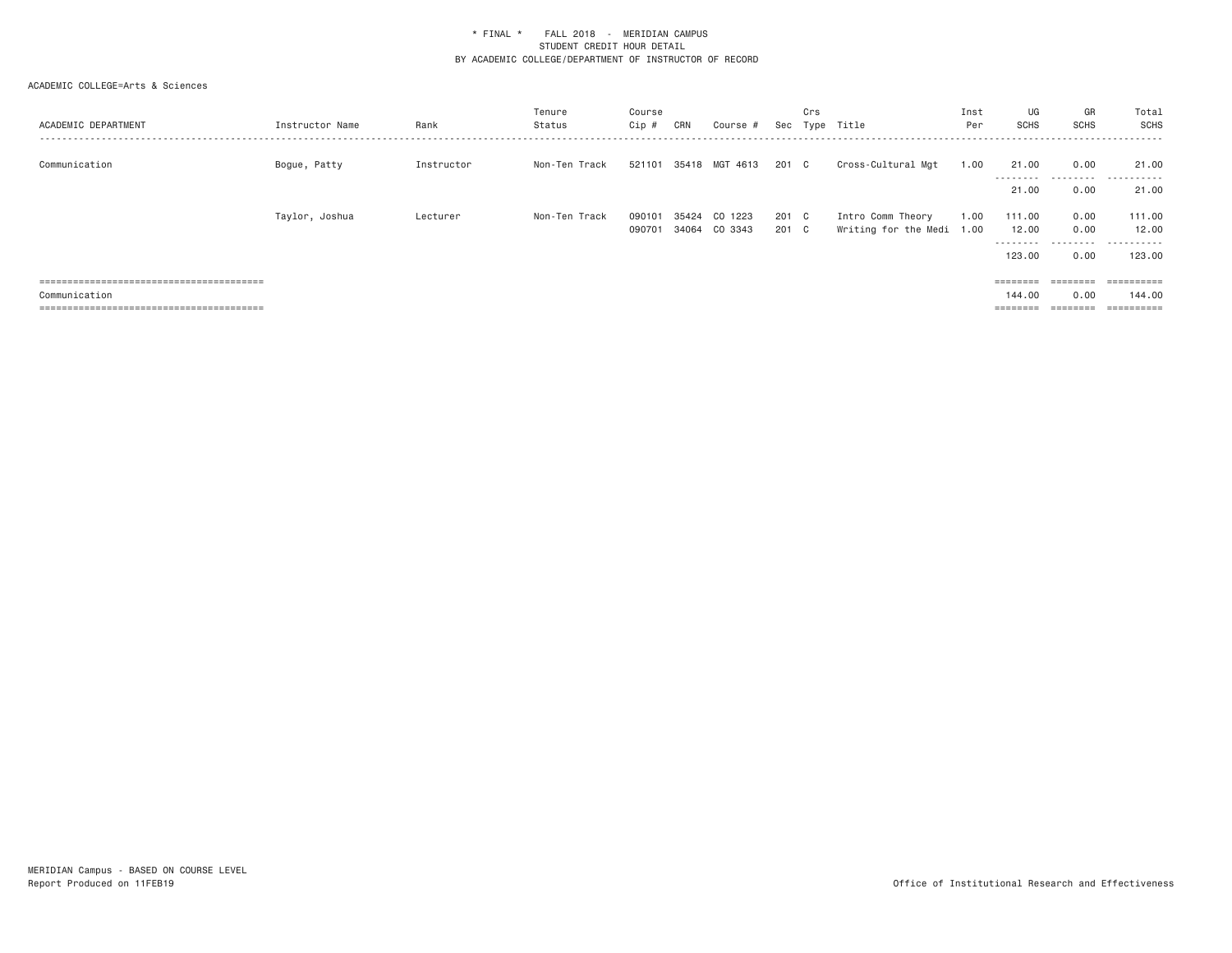|                     |                                  |           | Tenure        | Course |       |               |         | Crs |                           | Inst | UG                         | GR                                                                                                                                                           | Total                                                                                                                                                                                                                                                                                                                                                                                                                                                                                  |
|---------------------|----------------------------------|-----------|---------------|--------|-------|---------------|---------|-----|---------------------------|------|----------------------------|--------------------------------------------------------------------------------------------------------------------------------------------------------------|----------------------------------------------------------------------------------------------------------------------------------------------------------------------------------------------------------------------------------------------------------------------------------------------------------------------------------------------------------------------------------------------------------------------------------------------------------------------------------------|
| ACADEMIC DEPARTMENT | Instructor Name                  | Rank      | Status        | Cip #  | CRN   | Course #      | Sec     |     | Type Title                | Per  | <b>SCHS</b>                | <b>SCHS</b>                                                                                                                                                  | <b>SCHS</b>                                                                                                                                                                                                                                                                                                                                                                                                                                                                            |
| English             | Harmon Threatt, Elizabe Lecturer |           | Non-Ten Track | 231303 | 34108 | EN 3313       | 201 C   |     | Writing for the Work 1.00 |      | 57.00                      | 0.00                                                                                                                                                         | 57.00                                                                                                                                                                                                                                                                                                                                                                                                                                                                                  |
|                     |                                  |           |               |        | 36391 | EN 3313       | 202 C   |     | Writing for the Work 1.00 |      | 57.00<br>.                 | 0.00<br>$\frac{1}{2} \left( \frac{1}{2} \right) \left( \frac{1}{2} \right) \left( \frac{1}{2} \right) \left( \frac{1}{2} \right) \left( \frac{1}{2} \right)$ | 57.00<br>.                                                                                                                                                                                                                                                                                                                                                                                                                                                                             |
|                     |                                  |           |               |        |       |               |         |     |                           |      | 114.00                     | 0.00                                                                                                                                                         | 114.00                                                                                                                                                                                                                                                                                                                                                                                                                                                                                 |
|                     | Kelley, James                    | Professor | Tenured       | 160102 | 35429 | EN 4413       | 201 C   |     | Hist Of The Eng Lang 1.00 |      | 21.00                      | 0.00                                                                                                                                                         | 21.00                                                                                                                                                                                                                                                                                                                                                                                                                                                                                  |
|                     |                                  |           |               | 230101 | 34109 | EN 3423       | 201 C   |     | Desc Eng Grammar          | 1.00 | 27.00                      | 0.00                                                                                                                                                         | 27.00                                                                                                                                                                                                                                                                                                                                                                                                                                                                                  |
|                     |                                  |           |               | 231404 | 35427 | EN 4833       | 201 C   |     | American Short Story 1.00 |      | 36.00                      | 0.00                                                                                                                                                         | 36.00                                                                                                                                                                                                                                                                                                                                                                                                                                                                                  |
|                     |                                  |           |               |        | 35428 | EN 6833       | 201 C   |     | American Short Story 1.00 |      | 0.00                       | 12.00                                                                                                                                                        | 12.00                                                                                                                                                                                                                                                                                                                                                                                                                                                                                  |
|                     |                                  |           |               | 239999 | 36723 | EN 7000       | $201$ I |     | Directed Indiv Study 1.00 |      | 0.00<br>.                  | 3.00<br>--------                                                                                                                                             | 3.00<br>. <u>.</u>                                                                                                                                                                                                                                                                                                                                                                                                                                                                     |
|                     |                                  |           |               |        |       |               |         |     |                           |      | 84.00                      | 15.00                                                                                                                                                        | 99.00                                                                                                                                                                                                                                                                                                                                                                                                                                                                                  |
|                     | Slimp, Cynthia                   | Lecturer  | Non-Ten Track | 231404 |       | 35426 EN 2213 | 201 C   |     | English Lit Before 1 1.00 |      | 33.00                      | 0.00                                                                                                                                                         | 33.00                                                                                                                                                                                                                                                                                                                                                                                                                                                                                  |
|                     |                                  |           |               |        |       |               |         |     |                           |      | - - - - - - - - -<br>33.00 | 0.00                                                                                                                                                         | 33.00                                                                                                                                                                                                                                                                                                                                                                                                                                                                                  |
|                     | Slimp, Stephen                   | Lecturer  | Non-Ten Track | 231404 | 35431 | EN 4513       | 201 C   |     | Shakespeare               | 1.00 | 12.00                      | 0.00                                                                                                                                                         | 12.00                                                                                                                                                                                                                                                                                                                                                                                                                                                                                  |
|                     |                                  |           |               |        |       | 35432 EN 6513 | 201 C   |     | Shakespeare               | 1.00 | 0.00                       | 9.00                                                                                                                                                         | 9.00                                                                                                                                                                                                                                                                                                                                                                                                                                                                                   |
|                     |                                  |           |               |        |       |               |         |     |                           |      | .<br>12.00                 | -----<br>9.00                                                                                                                                                | .<br>21.00                                                                                                                                                                                                                                                                                                                                                                                                                                                                             |
|                     | Thompson, Amanda                 | Lecturer  | Non-Ten Track | 231401 |       | 34105 EN 2203 | 201 C   |     | Intro To Literature       | 1.00 | 90.00                      | 0.00                                                                                                                                                         | 90.00                                                                                                                                                                                                                                                                                                                                                                                                                                                                                  |
|                     |                                  |           |               |        |       |               |         |     |                           |      | .<br>90.00                 | 0.00                                                                                                                                                         | 90.00                                                                                                                                                                                                                                                                                                                                                                                                                                                                                  |
|                     |                                  |           |               |        |       |               |         |     |                           |      | ========                   | ---------                                                                                                                                                    | $\begin{array}{cccccccccc} \multicolumn{3}{c}{} & \multicolumn{3}{c}{} & \multicolumn{3}{c}{} & \multicolumn{3}{c}{} & \multicolumn{3}{c}{} & \multicolumn{3}{c}{} & \multicolumn{3}{c}{} & \multicolumn{3}{c}{} & \multicolumn{3}{c}{} & \multicolumn{3}{c}{} & \multicolumn{3}{c}{} & \multicolumn{3}{c}{} & \multicolumn{3}{c}{} & \multicolumn{3}{c}{} & \multicolumn{3}{c}{} & \multicolumn{3}{c}{} & \multicolumn{3}{c}{} & \multicolumn{3}{c}{} & \multicolumn{3}{c}{} & \mult$ |
| English             |                                  |           |               |        |       |               |         |     |                           |      | 333,00                     | 24,00                                                                                                                                                        | 357.00                                                                                                                                                                                                                                                                                                                                                                                                                                                                                 |
|                     |                                  |           |               |        |       |               |         |     |                           |      | ========                   |                                                                                                                                                              |                                                                                                                                                                                                                                                                                                                                                                                                                                                                                        |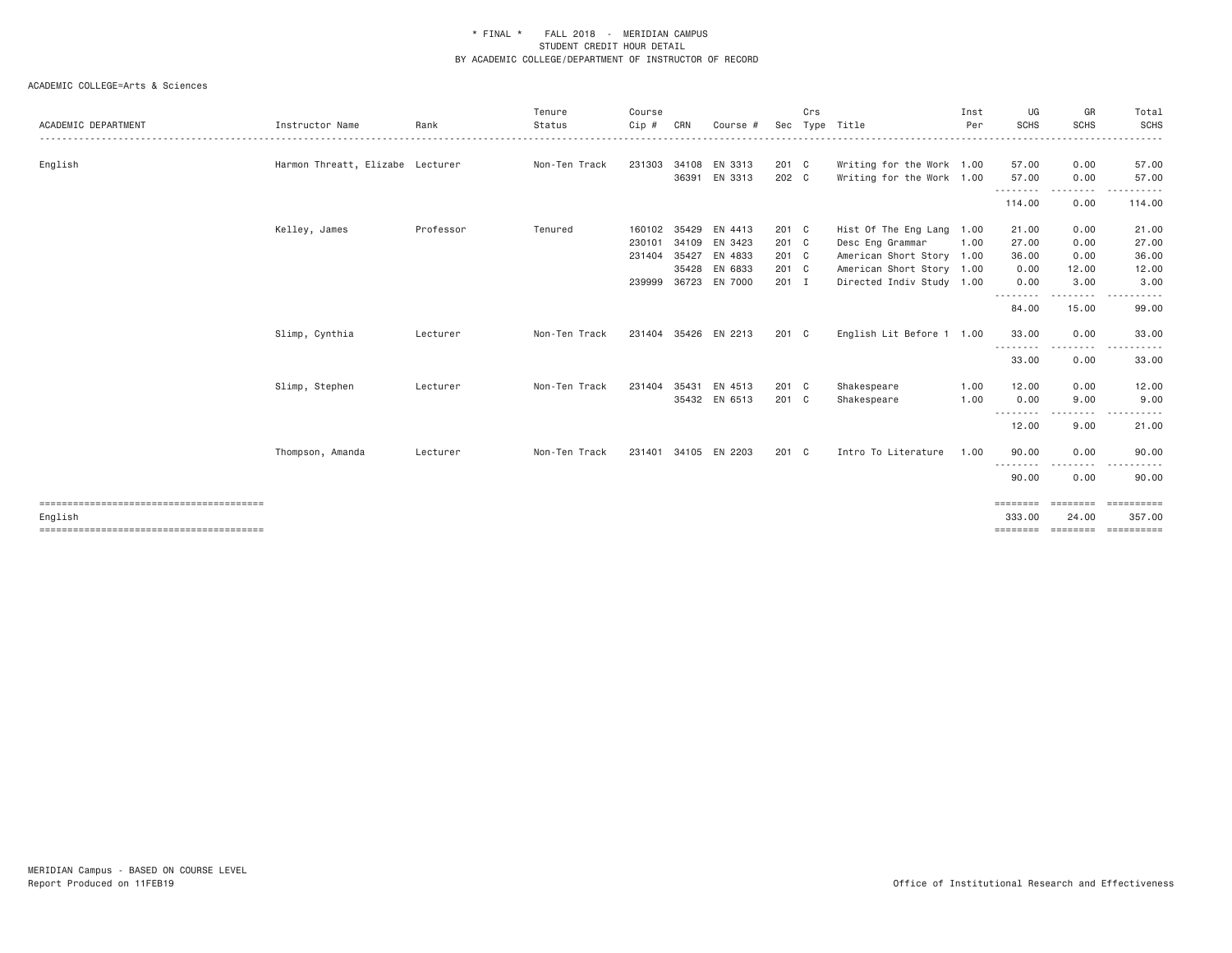| ACADEMIC DEPARTMENT | Instructor Name  | Rank     | Tenure<br>Status | Course<br>Cip # | CRN   | Course #                 |                        | Crs | Sec Type Title                            | Inst<br>Per  | UG<br><b>SCHS</b>  | GR<br><b>SCHS</b> | Total<br><b>SCHS</b>                                                                                                                                                                                                                                                                                                                                                                                                                                                                   |
|---------------------|------------------|----------|------------------|-----------------|-------|--------------------------|------------------------|-----|-------------------------------------------|--------------|--------------------|-------------------|----------------------------------------------------------------------------------------------------------------------------------------------------------------------------------------------------------------------------------------------------------------------------------------------------------------------------------------------------------------------------------------------------------------------------------------------------------------------------------------|
| Geosciences         | Hutton, Brian    | Lecturer | Non-Ten Track    | 400404          |       | 36299 GR 1604            | 201 B                  |     | Weather and Climate                       | 1.00         | 32.00<br>--------  | 0.00<br>.         | 32.00<br>.                                                                                                                                                                                                                                                                                                                                                                                                                                                                             |
|                     |                  |          |                  |                 |       |                          |                        |     |                                           |              | 32.00              | 0.00              | 32.00                                                                                                                                                                                                                                                                                                                                                                                                                                                                                  |
|                     | Threatt, Patrick | Lecturer | Non-Ten Track    | 450701          |       | 35434 GR 1114            | 201 C                  |     | Physical Geography                        | 1.00         | 116.00<br><u>.</u> | 0.00              | 116.00<br>.                                                                                                                                                                                                                                                                                                                                                                                                                                                                            |
|                     |                  |          |                  |                 |       |                          |                        |     |                                           |              | 116.00             | 0.00              | 116.00                                                                                                                                                                                                                                                                                                                                                                                                                                                                                 |
|                     | Trent, Brittany  | Lecturer | Non-Ten Track    | 400601          | 34125 | GG 1111<br>34126 GG 1113 | $201 \quad L$<br>201 C |     | Earth Science I Lab<br>Survey Earth Sci I | 1.00<br>1.00 | 25.00<br>105.00    | 0.00<br>0.00      | 25.00<br>105.00                                                                                                                                                                                                                                                                                                                                                                                                                                                                        |
|                     |                  |          |                  |                 |       |                          |                        |     |                                           |              | <u>.</u><br>130.00 | ---------<br>0.00 | - - - - - - -<br>130.00                                                                                                                                                                                                                                                                                                                                                                                                                                                                |
|                     |                  |          |                  |                 |       |                          |                        |     |                                           |              | ========           | ========          | ==========                                                                                                                                                                                                                                                                                                                                                                                                                                                                             |
| Geosciences         |                  |          |                  |                 |       |                          |                        |     |                                           |              | 278.00             | 0.00              | 278.00                                                                                                                                                                                                                                                                                                                                                                                                                                                                                 |
|                     |                  |          |                  |                 |       |                          |                        |     |                                           |              |                    | $=$               | $\begin{array}{cccccccccc} \multicolumn{3}{c}{} & \multicolumn{3}{c}{} & \multicolumn{3}{c}{} & \multicolumn{3}{c}{} & \multicolumn{3}{c}{} & \multicolumn{3}{c}{} & \multicolumn{3}{c}{} & \multicolumn{3}{c}{} & \multicolumn{3}{c}{} & \multicolumn{3}{c}{} & \multicolumn{3}{c}{} & \multicolumn{3}{c}{} & \multicolumn{3}{c}{} & \multicolumn{3}{c}{} & \multicolumn{3}{c}{} & \multicolumn{3}{c}{} & \multicolumn{3}{c}{} & \multicolumn{3}{c}{} & \multicolumn{3}{c}{} & \mult$ |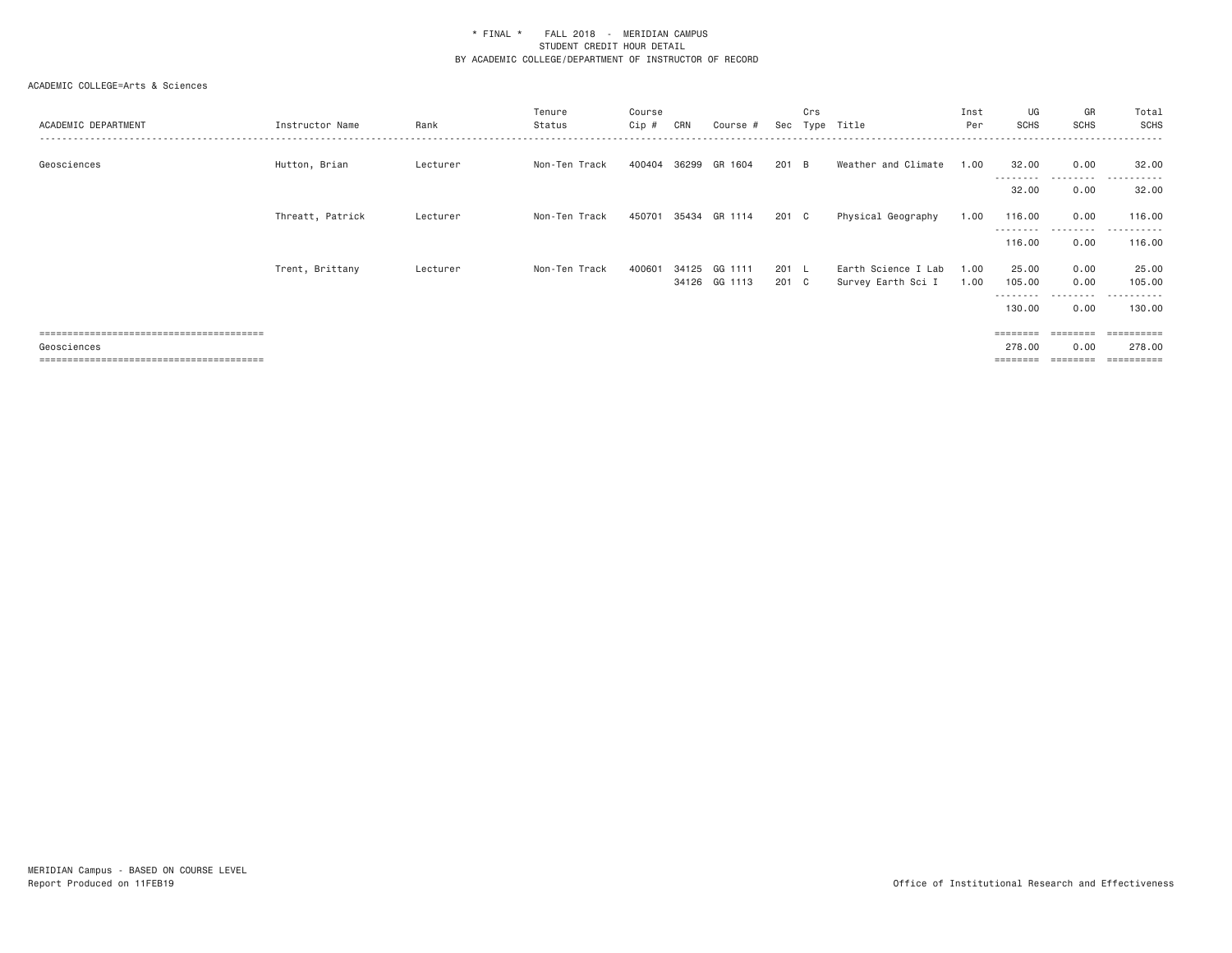|                     |                 |                             | Tenure         | Course |     |                      |       | Crs |                           | Inst | UG                       | GR                    | Total                |
|---------------------|-----------------|-----------------------------|----------------|--------|-----|----------------------|-------|-----|---------------------------|------|--------------------------|-----------------------|----------------------|
| ACADEMIC DEPARTMENT | Instructor Name | Rank                        | Status         | Cip #  | CRN | Course #             |       |     | Sec Type Title            | Per  | <b>SCHS</b>              | SCHS                  | <b>SCHS</b>          |
| History             | Bates, Toby     | Associate Professor Tenured |                | 050107 |     | 35438 HI 4853        | 201 C |     | Modern Mexico             | 1.00 | 54.00                    | 0.00                  | 54.00                |
|                     |                 |                             |                | 450801 |     | 35439 HI 6853        | 201 C |     | Modern Mexico             | 1.00 | 0.00                     | 18.00                 | 18.00                |
|                     |                 |                             |                | 540101 |     | 35455 HI 3333        | 201 C |     | Mississippi History       | 1.00 | 69.00                    | 0.00                  | 69.00                |
|                     |                 |                             |                | 540102 |     | 35436 HI 4263        | 201 C |     | America's Vietnam Wa 1.00 |      | 66.00                    | 0.00                  | 66.00                |
|                     |                 |                             |                |        |     | 540104 35437 HI 6263 | 201 C |     | America's Vietnam Wa 1.00 |      | 0.00<br>.                | 12.00<br>$- - - - -$  | 12.00<br>.           |
|                     |                 |                             |                |        |     |                      |       |     |                           |      | 189.00                   | 30.00                 | 219.00               |
|                     | Damms, Richard  | Associate Professor Tenured |                |        |     | 540101 35435 HI 3743 | 201 C |     | Hist Of England           | 1.00 | 18.00<br>.               | 0.00                  | 18.00                |
|                     |                 |                             |                |        |     |                      |       |     |                           |      | 18.00                    | 0.00                  | 18.00                |
|                     | Hersey, Mark    | Associate Professor Tenured |                |        |     | 540101 34132 HI 3903 | 201 C |     | Hist & Hist Meth          | 1.00 | 12.00                    | 0.00                  | 12.00                |
|                     |                 |                             |                |        |     |                      |       |     |                           |      | .<br>12.00               | $\frac{1}{2}$<br>0.00 | 12.00                |
|                     | Marshall, Anne  | Associate Professor Tenured |                | 050201 |     | 34137 HI 4363        | 201 C |     | African American His 0.25 |      | 12.00                    | 0.00                  | 12.00                |
|                     |                 |                             |                | 540102 |     | 34135 HI 4313        | 201 C |     | The New South             | 0.25 | 8.25                     | 0.00                  | 8.25                 |
|                     |                 |                             |                | 540104 |     | 34138 HI 4653        | 201 C |     | Hist Science & Tech       | 0.25 | 3.00                     | 0.00                  | 3.00                 |
|                     |                 |                             |                |        |     | 34141 HI 6313        | 201 C |     | The New South             | 0.75 | 0.00                     | 11.25                 | 11.25                |
|                     |                 |                             |                |        |     | 34143 HI 6363        | 201 C |     | Afro-Am History & Cu 1.00 |      | 0.00                     | 12.00                 | 12.00                |
|                     |                 |                             |                |        |     | 34144 HI 6653        | 201 C |     | Hist Science & Tech       | 0.75 | 0.00<br>.                | 11.25<br>-----        | 11.25                |
|                     |                 |                             |                |        |     |                      |       |     |                           |      | 23.25                    | 34.50                 | 57.75                |
|                     | Scott, John     | Grad Teach Assist           | Not Applicable | 050201 |     | 34137 HI 4363        | 201 C |     | African American His 0.75 |      | 36.00                    | 0.00                  | 36.00                |
|                     |                 |                             |                | 540102 |     | 34135 HI 4313        | 201 C |     | The New South             | 0.75 | 24.75                    | 0.00                  | 24.75                |
|                     |                 |                             |                |        |     | 540104 34141 HI 6313 | 201 C |     | The New South             | 0.25 | 0.00<br>.                | 3.75<br>.             | 3.75<br>.            |
|                     |                 |                             |                |        |     |                      |       |     |                           |      | 60.75                    | 3.75                  | 64.50                |
|                     | Verhayden, John | Grad Teach Assist           | Not Applicable | 540104 |     | 34138 HI 4653        | 201 C |     | Hist Science & Tech       | 0.75 | 9.00                     | 0.00                  | 9.00                 |
|                     |                 |                             |                |        |     | 34144 HI 6653        | 201 C |     | Hist Science & Tech       | 0.25 | 0.00<br>.                | 3.75<br>.             | 3.75<br>.            |
|                     |                 |                             |                |        |     |                      |       |     |                           |      | 9.00                     | 3.75                  | 12.75                |
|                     |                 |                             |                |        |     |                      |       |     |                           |      | <b>BEBBEER</b><br>312.00 | ---------<br>72.00    | ==========<br>384.00 |
| History             |                 |                             |                |        |     |                      |       |     |                           |      |                          |                       |                      |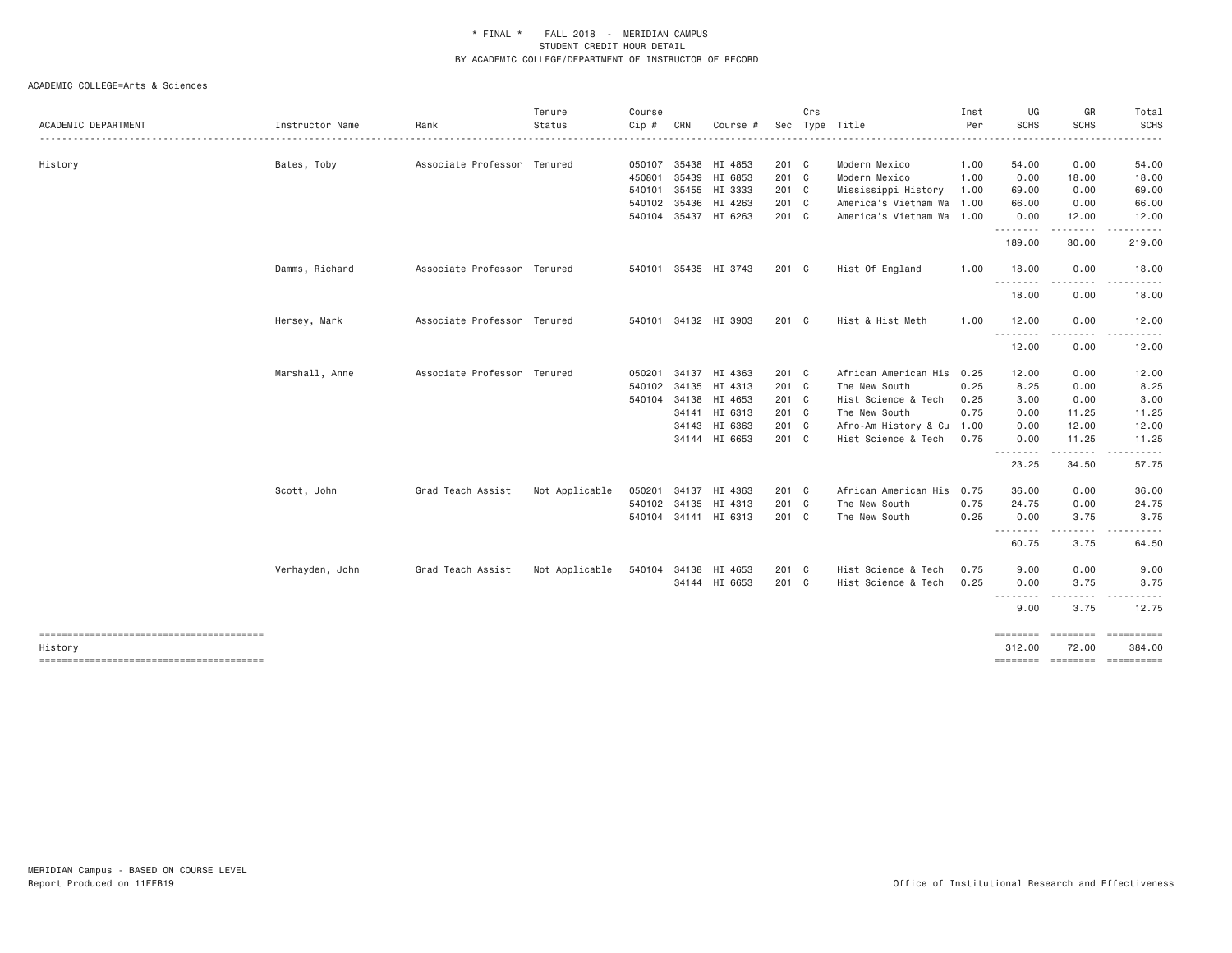| ACADEMIC DEPARTMENT      | Instructor Name | Rank                              | Tenure<br>Status | Course<br>Cip #            | CRN                              | Course #                                                    | Sec                                       | Crs | Type Title                                                                                     | Inst<br>Per                          | UG<br><b>SCHS</b>                                               | GR<br><b>SCHS</b>                                                       | Total<br>SCHS                                           |
|--------------------------|-----------------|-----------------------------------|------------------|----------------------------|----------------------------------|-------------------------------------------------------------|-------------------------------------------|-----|------------------------------------------------------------------------------------------------|--------------------------------------|-----------------------------------------------------------------|-------------------------------------------------------------------------|---------------------------------------------------------|
| Mathematics & Statistics | Ge, Lin         | Clinical Assist Pro Non-Ten Track |                  | 270101<br>270501<br>521302 | 34147<br>35440<br>35448<br>34060 | MA 1323<br>MA 2113<br>ST 2113<br>BQA 3123<br>35412 BQA 3113 | 201 C<br>202 C<br>202 C<br>201 C<br>201 C |     | Trigonometry<br>Intro to Stats<br>Intro to Stats<br>Bus Stat Methods II<br>Intro Bus Stat Meth | 1.00<br>1.00<br>1.00<br>1.00<br>1.00 | 9.00<br>30.00<br>15.00<br>36.00<br>12.00<br>---------<br>102.00 | 0.00<br>0.00<br>0.00<br>0.00<br>0.00<br>.<br>0.00                       | 9.00<br>30.00<br>15.00<br>36.00<br>12.00<br>.<br>102,00 |
|                          |                 |                                   |                  |                            |                                  |                                                             |                                           |     |                                                                                                |                                      |                                                                 | $\qquad \qquad \equiv \equiv \equiv \equiv \equiv \equiv \equiv \equiv$ | -----------<br>----------                               |
| Mathematics & Statistics |                 |                                   |                  |                            |                                  |                                                             |                                           |     |                                                                                                |                                      | 102,00                                                          | 0.00                                                                    | 102,00                                                  |
|                          |                 |                                   |                  |                            |                                  |                                                             |                                           |     |                                                                                                |                                      | --------<br>--------                                            | --------<br>--------                                                    | -----------<br>----------                               |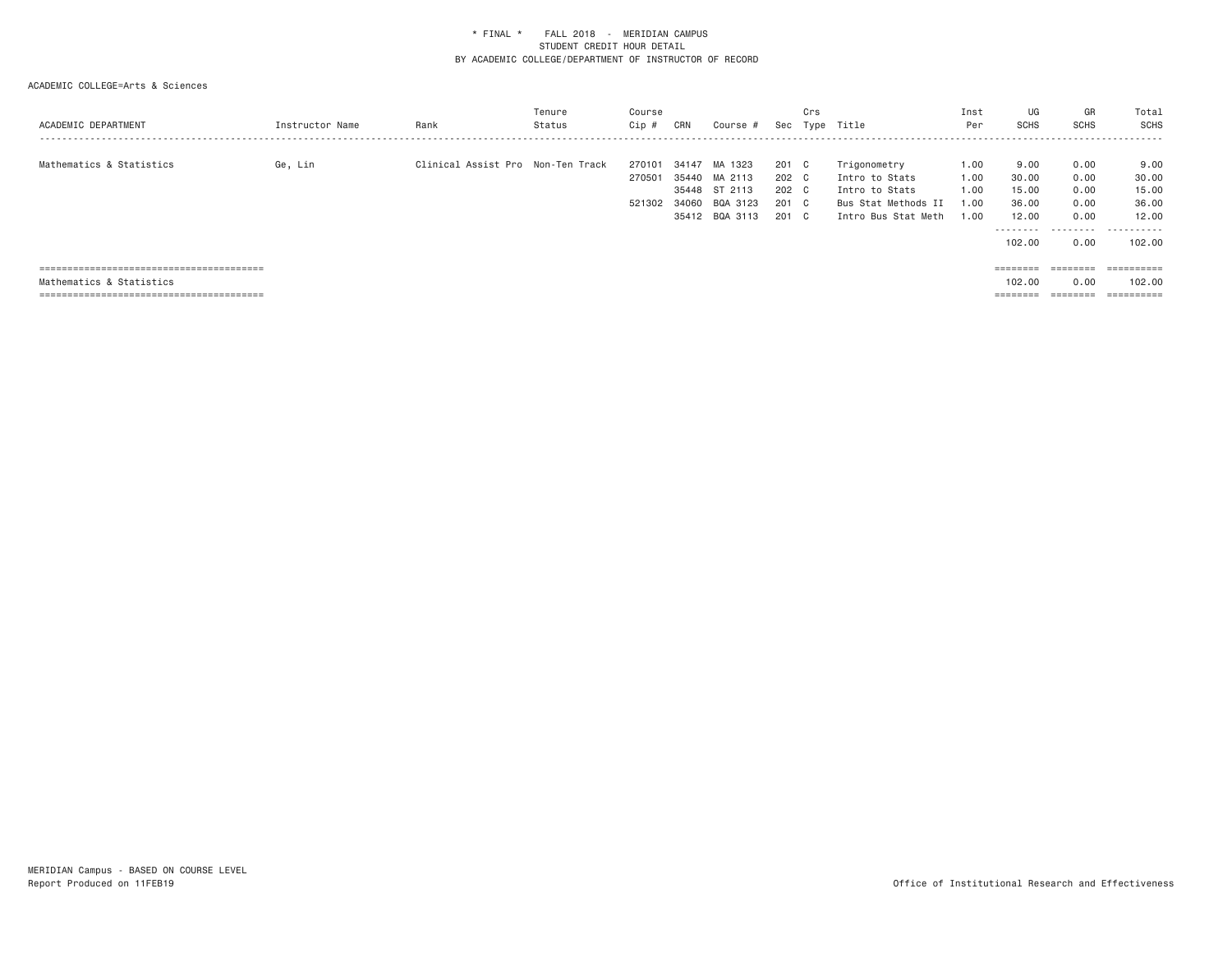| ACADEMIC DEPARTMENT   | Instructor Name  | Rank       | Tenure<br>Status | Course<br>Cip # | CRN   | Course #       | Sec   | Crs | Type Title                | Inst<br>Per | UG<br><b>SCHS</b>    | GR<br><b>SCHS</b>    | Total<br>SCHS            |
|-----------------------|------------------|------------|------------------|-----------------|-------|----------------|-------|-----|---------------------------|-------------|----------------------|----------------------|--------------------------|
| Philosophy & Religion | Johnson, Gregory | Instructor | Non-Ten Track    | 380101          | 35493 | PHI 4000       | 201 I |     | Directed Indiv Study 1.00 |             | 3.00                 | 0.00                 | 3.00                     |
|                       |                  |            |                  | 380102          | 34161 | PHI 1113       | 201 C |     | Intro To Logic            | 1.00        | 36.00                | 0.00                 | 36.00                    |
|                       |                  |            |                  | 380103          |       | 35415 PHI 3013 | 201 C |     | Business Ethics           | 1.00        | 54.00                | 0.00                 | 54.00                    |
|                       |                  |            |                  |                 |       |                |       |     |                           |             | ---------<br>93.00   | 0.00                 | .<br>93.00               |
|                       |                  |            |                  |                 |       |                |       |     |                           |             |                      | ========             |                          |
| Philosophy & Religion |                  |            |                  |                 |       |                |       |     |                           |             | 93,00                | 0.00                 | 93.00                    |
|                       |                  |            |                  |                 |       |                |       |     |                           |             | ________<br>-------- | --------<br>-------- | ----------<br>---------- |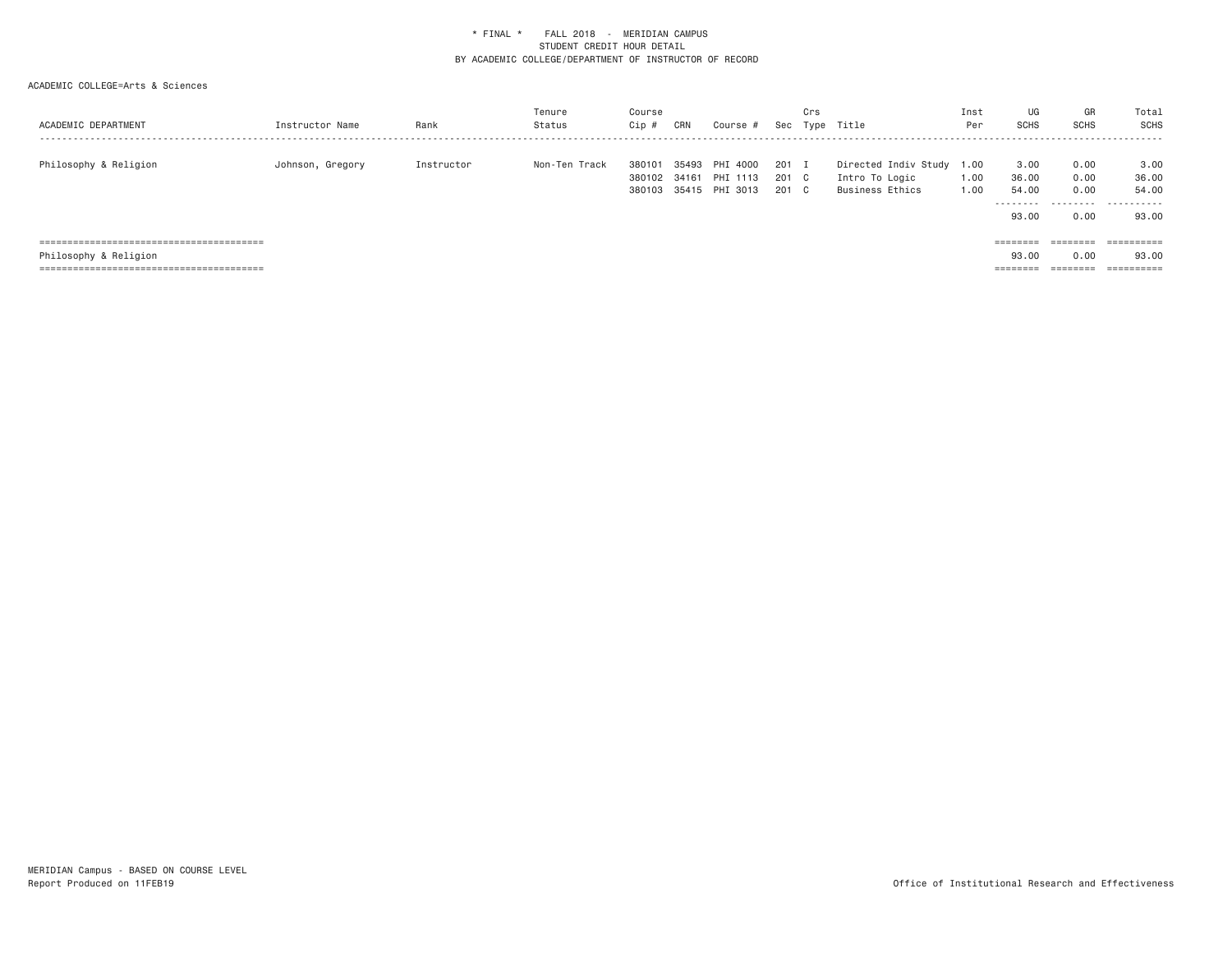| ACADEMIC DEPARTMENT                                                                  | Instructor Name | Rank       | Tenure<br>Status | Course<br>Cip # | CRN | Course #      | Sec   | Crs | Type Title          | Inst<br>Per | UG<br><b>SCHS</b>             | GR<br><b>SCHS</b>            | Total<br>SCHS       |
|--------------------------------------------------------------------------------------|-----------------|------------|------------------|-----------------|-----|---------------|-------|-----|---------------------|-------------|-------------------------------|------------------------------|---------------------|
| Political Science & Public Administratio Baker, Leslie                               |                 | Instructor | Non-Ten Track    | 451002          |     | 35441 PS 1113 | 201 C |     | American Government | 1.00        | 90.00<br>.<br>90.00           | 0.00<br>--------<br>0.00     | 90.00<br>.<br>90.00 |
| ===========================<br>=========<br>Political Science & Public Administratio |                 |            |                  |                 |     |               |       |     |                     |             | 90.00<br>________<br>-------- | 0.00<br>--------<br>-------- | 90.00               |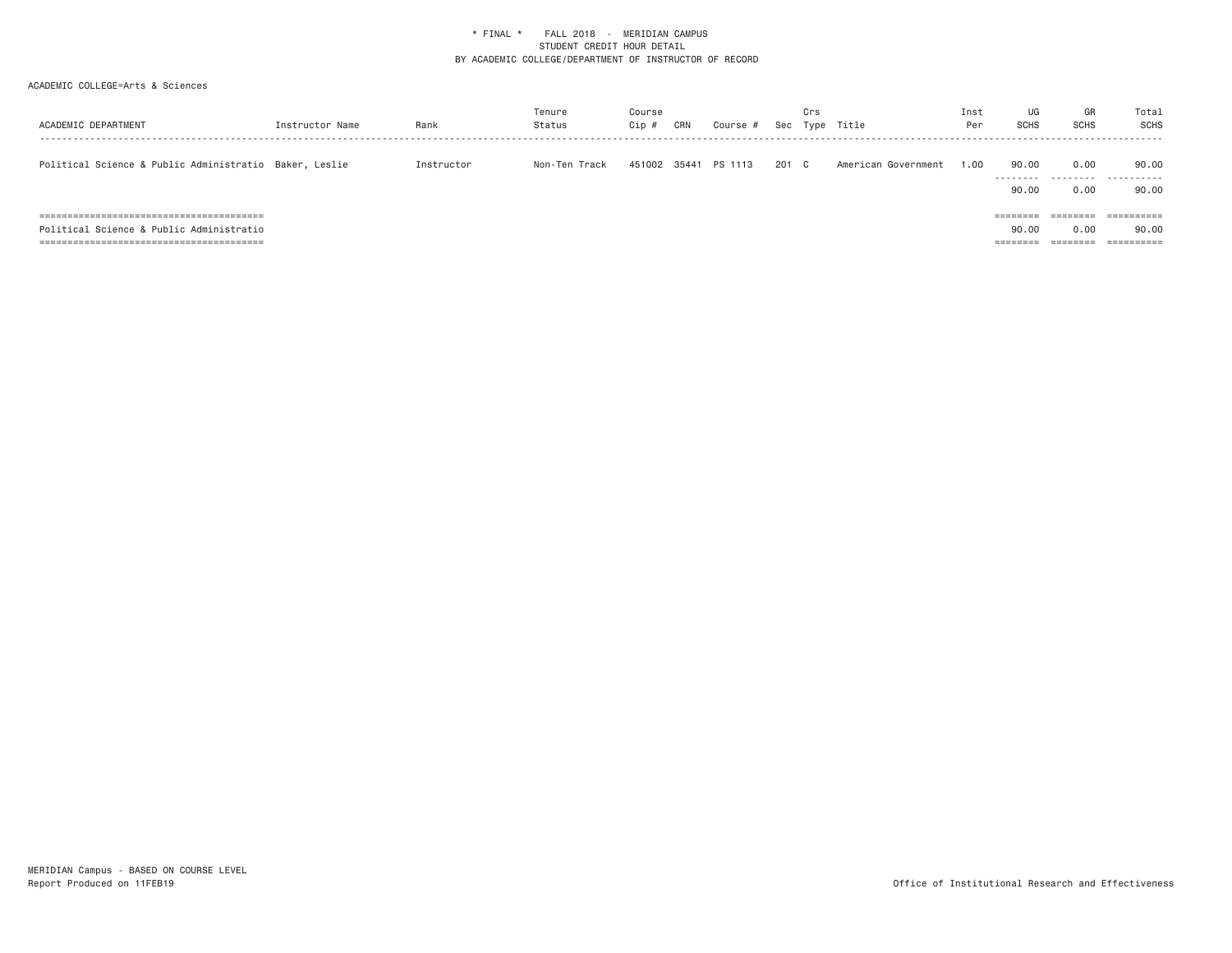| ACADEMIC DEPARTMENT | Instructor Name   | Rank                          | Tenure<br>Status | Course<br>Cip # | CRN   | Course #              | Sec     | Crs | Type Title                | Inst<br>Per | UG<br><b>SCHS</b>                 | GR<br><b>SCHS</b>                                                                                                                 | Total<br><b>SCHS</b> |
|---------------------|-------------------|-------------------------------|------------------|-----------------|-------|-----------------------|---------|-----|---------------------------|-------------|-----------------------------------|-----------------------------------------------------------------------------------------------------------------------------------|----------------------|
|                     |                   |                               |                  |                 |       |                       |         |     |                           |             |                                   |                                                                                                                                   |                      |
| Psychology          | Cooper, Stephanie | Lecturer                      | Non-Ten Track    | 422703          |       | 34169 PSY 3803        | 201 C   |     | Int Dev Psychology        | 1.00        | 63.00                             | 0.00                                                                                                                              | 63.00                |
|                     |                   |                               |                  |                 |       | 35442 PSY 4343        | 201 C   |     | Clinical Child Psych 1.00 |             | 33.00<br>- - - - - - - - <b>-</b> | 0.00                                                                                                                              | 33.00                |
|                     |                   |                               |                  |                 |       |                       |         |     |                           |             | 96.00                             | 0.00                                                                                                                              | 96.00                |
|                     | Gier, Vicki       | Associate Professor Tenured   |                  | 302501          | 35443 | PSY 4813              | $201$ C |     | Positive Psychology       | 1.00        | 30.00                             | 0.00                                                                                                                              | 30.00                |
|                     |                   |                               |                  | 420101          |       | 34175 PSY 6423        | 201 C   |     | Sensation/Perception 1.00 |             | 0.00                              | 6.00                                                                                                                              | 6.00                 |
|                     |                   |                               |                  | 422706          |       | 34170 PSY 4423        | 201 C   |     | Sensation/Perception 1.00 |             | 24.00                             | 0.00                                                                                                                              | 24.00                |
|                     |                   |                               |                  | 440401          |       | 34163 PSY 3073        | 201 C   |     | Psy Interper Relat        | 1.00        | 21.00<br>.                        | 0.00<br>$\frac{1}{2} \left( \frac{1}{2} \right) \left( \frac{1}{2} \right) \left( \frac{1}{2} \right) \left( \frac{1}{2} \right)$ | 21.00                |
|                     |                   |                               |                  |                 |       |                       |         |     |                           |             | 75.00                             | 6.00                                                                                                                              | 81.00                |
|                     | Hogan, Russell    | Lecturer                      | Non-Ten Track    |                 |       | 422701 34168 PSY 3713 | 201 C   |     | Cognitive Psychology 1.00 |             | 51.00                             | 0.00                                                                                                                              | 51.00                |
|                     |                   |                               |                  |                 |       |                       |         |     |                           |             | <u>.</u><br>51.00                 | 0.00                                                                                                                              | 51.00                |
|                     | Shumate, James    | Lecturer                      | Non-Ten Track    | 131101          | 35577 | COE 8183              | 201 C   |     | Utilizing Art in Cou 1.00 |             | 0.00                              | 51.00                                                                                                                             | 51.00                |
|                     |                   |                               |                  | 422708          | 34164 | PSY 3104              | 201 B   |     | Introductory Psychol      | 1.00        | 48.00                             | 0.00                                                                                                                              | 48.00                |
|                     |                   |                               |                  | 422803          | 34069 | COE 8053              | 201 E   |     | Practicum                 | 1.00        | 0.00                              | 15.00                                                                                                                             | 15.00                |
|                     |                   |                               |                  |                 |       | 35445 PSY 4223        | 201 C   |     | Drug Use And Abuse        | 1.00        | 45.00                             | 0.00                                                                                                                              | 45.00                |
|                     |                   |                               |                  | 429999          |       | 35446 PSY 6223        | 201 C   |     | Drug Use And Abuse        | 1.00        | 0.00                              | 12.00                                                                                                                             | 12.00                |
|                     |                   |                               |                  |                 |       |                       |         |     |                           |             | .<br>93.00                        | 78.00                                                                                                                             | 171.00               |
|                     | Wilson, Rodney    | Assistant Professor Ten Track |                  | 420101          | 35444 | PSY 3413              | $201$ C |     | Human Sexual Behavio      | 1.00        | 36.00                             | 0.00                                                                                                                              | 36.00                |
|                     |                   |                               |                  | 422707          | 34167 | PSY 3623              | 201 C   |     | Social Psychology         | 1.00        | 39.00                             | 0.00                                                                                                                              | 39.00                |
|                     |                   |                               |                  | 422810          | 34166 | PSY 3503              | $201$ C |     | Health Psychology         | 1.00        | 48.00                             | 0.00                                                                                                                              | 48.00                |
|                     |                   |                               |                  |                 |       |                       |         |     |                           |             | .<br>123.00                       | .<br>0.00                                                                                                                         | 123.00               |
|                     |                   |                               |                  |                 |       |                       |         |     |                           |             | ========                          | <b>ESSESSES</b>                                                                                                                   | ==========           |
| Psychology          |                   |                               |                  |                 |       |                       |         |     |                           |             | 438,00                            | 84.00                                                                                                                             | 522,00<br>ESSESSESSE |
|                     |                   |                               |                  |                 |       |                       |         |     |                           |             |                                   | ======== ========                                                                                                                 |                      |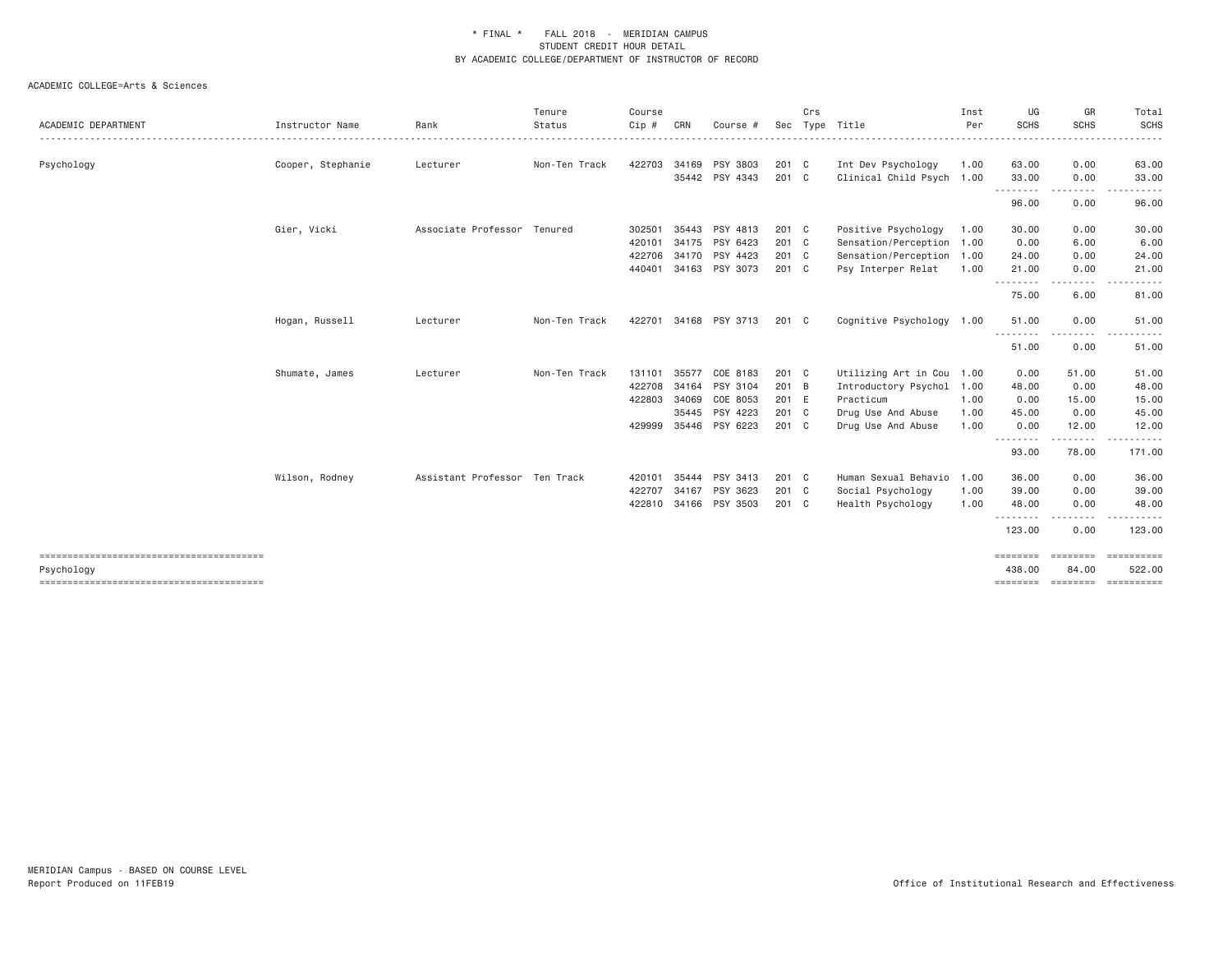|                     |                  |                                   | Tenure        | Course |       |                       |         | Crs |                            | Inst | UG          | GR                    | Total             |
|---------------------|------------------|-----------------------------------|---------------|--------|-------|-----------------------|---------|-----|----------------------------|------|-------------|-----------------------|-------------------|
| ACADEMIC DEPARTMENT | Instructor Name  | Rank                              | Status        | Cip #  | CRN   | Course #              | Sec     |     | Type Title                 | Per  | <b>SCHS</b> | <b>SCHS</b>           | <b>SCHS</b>       |
| Sociology           | Carr, Rhonda     | Assistant Professor Non-Ten Track |               | 440701 | 34187 | SW 2303               | 201 C   |     | Welfare Policy I           | 1.00 | 48.00       | 0.00                  | 48.00             |
|                     |                  |                                   |               |        | 34188 | SW 2313               | 201 C   |     | Int Soc Work/Soc Wel 1.00  |      | 51.00       | 0.00                  | 51.00             |
|                     |                  |                                   |               |        |       |                       |         |     |                            |      | .<br>99.00  | 0.00                  | 99.00             |
|                     | Cook, Amanda     | Assistant Professor Ten Track     |               | 450401 | 34075 | CRM 3603              | 201 C   |     | Criminological Theor 1.00  |      | 18.00       | 0.00                  | 18.00             |
|                     |                  |                                   |               | 451101 | 34184 | SO 3213               | 201 C   |     | Intr To Social Res         | 1.00 | 27.00       | 0.00                  | 27.00             |
|                     |                  |                                   |               |        | 35454 | SO 4804               | 201 C   |     | Social Research Prac 1.00  |      | 24.00       | 0.00                  | 24.00             |
|                     |                  |                                   |               |        | 36901 | SO 4000               | $201$ I |     | Directed Indiv Study 1.00  |      | 3.00        | 0.00<br>.             | 3.00              |
|                     |                  |                                   |               |        |       |                       |         |     |                            |      | 72.00       | 0.00                  | 72.00             |
|                     | Ladner, Tina     | Lecturer                          | Non-Ten Track |        |       | 450401 35425 CRM 3343 | 201 C   |     | Gender, Crime & Justi 1.00 |      | 33.00       | 0.00                  | 33.00             |
|                     |                  |                                   |               |        |       |                       |         |     |                            |      | .<br>33.00  | $\frac{1}{2}$<br>0.00 | 33.00             |
|                     | Savage, Angela   | Instructor                        | Non-Ten Track | 440701 | 34192 | SW 3523               | 201 C   |     | Social Work Pract II 1.00  |      | 60.00       | 0.00                  | 60.00             |
|                     |                  |                                   |               |        |       | 34193 SW 3533         | 201 C   |     | Soc Work w/Commun &        | 1.00 | 60.00       | 0.00                  | 60.00             |
|                     |                  |                                   |               |        |       | 34195 SW 4713         | 201 S   |     | Sen Sem Social Work        | 1.00 | 60.00       | 0.00                  | 60.00             |
|                     |                  |                                   |               |        |       |                       |         |     |                            |      | 180.00      | .<br>0.00             | .<br>180.00       |
|                     | Swindell, Marian | Associate Professor Tenured       |               | 440701 | 34189 | SW 3003               | 201 C   |     | Populations at-risk        | 1.00 | 51.00       | 0.00                  | 51.00             |
|                     |                  |                                   |               |        |       | 34190 SW 3013         | 201 C   |     | Hum Beh Soc Envir I        | 1,00 | 42.00       | 0.00                  | 42.00             |
|                     |                  |                                   |               |        |       |                       |         |     |                            |      | .           | . <b>.</b> .          |                   |
|                     |                  |                                   |               |        |       |                       |         |     |                            |      | 93.00       | 0.00                  | 93.00             |
|                     |                  |                                   |               |        |       |                       |         |     |                            |      | ========    | ========              | $= 2000000000000$ |
| Sociology           |                  |                                   |               |        |       |                       |         |     |                            |      | 477.00      | 0.00                  | 477.00            |
|                     |                  |                                   |               |        |       |                       |         |     |                            |      |             |                       |                   |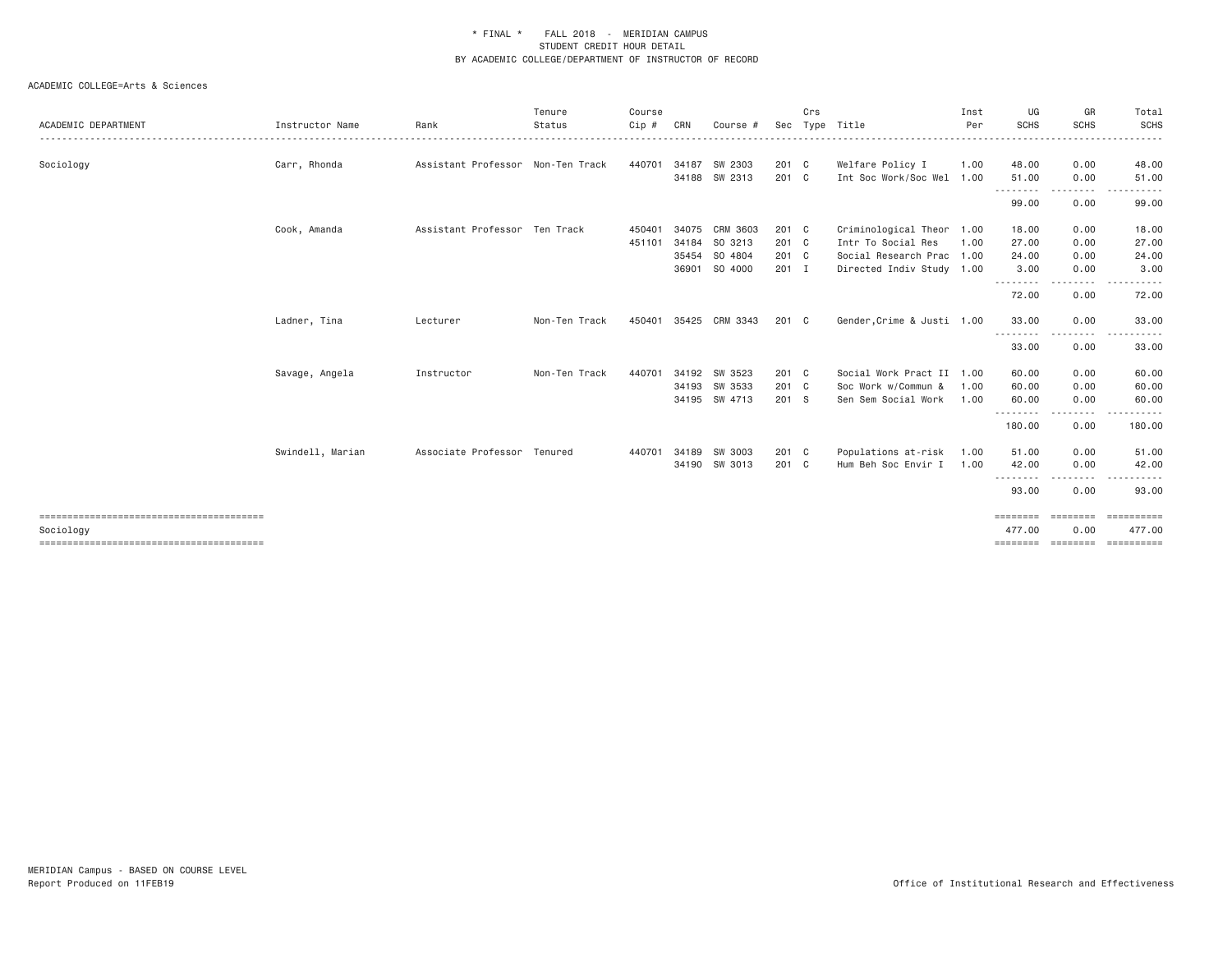| ACADEMIC DEPARTMENT                                            | Instructor Name  | Rank                        | Tenure<br>Status | Course<br>Cip # | CRN | Course #       |       | Crs | Sec Type Title            | Inst<br>Per | UG<br><b>SCHS</b>                      | GR<br><b>SCHS</b>            | Total<br><b>SCHS</b>                         |
|----------------------------------------------------------------|------------------|-----------------------------|------------------|-----------------|-----|----------------|-------|-----|---------------------------|-------------|----------------------------------------|------------------------------|----------------------------------------------|
| Finance & Economics                                            | Spurlin, William | Associate Professor Tenured |                  | 520801          |     | 34123 FIN 3123 | 201 C |     | Financial Management 1.00 |             | 57.00<br>.<br>57.00                    | 0.00<br>0.00                 | 57.00<br><br>57.00                           |
| Finance & Economics<br>==============================<br>===== |                  |                             |                  |                 |     |                |       |     |                           |             | --------<br>--------<br>57.00<br>===== | --------<br>--------<br>0.00 | ==========<br>57.00<br>$=$ = = = = = = = = = |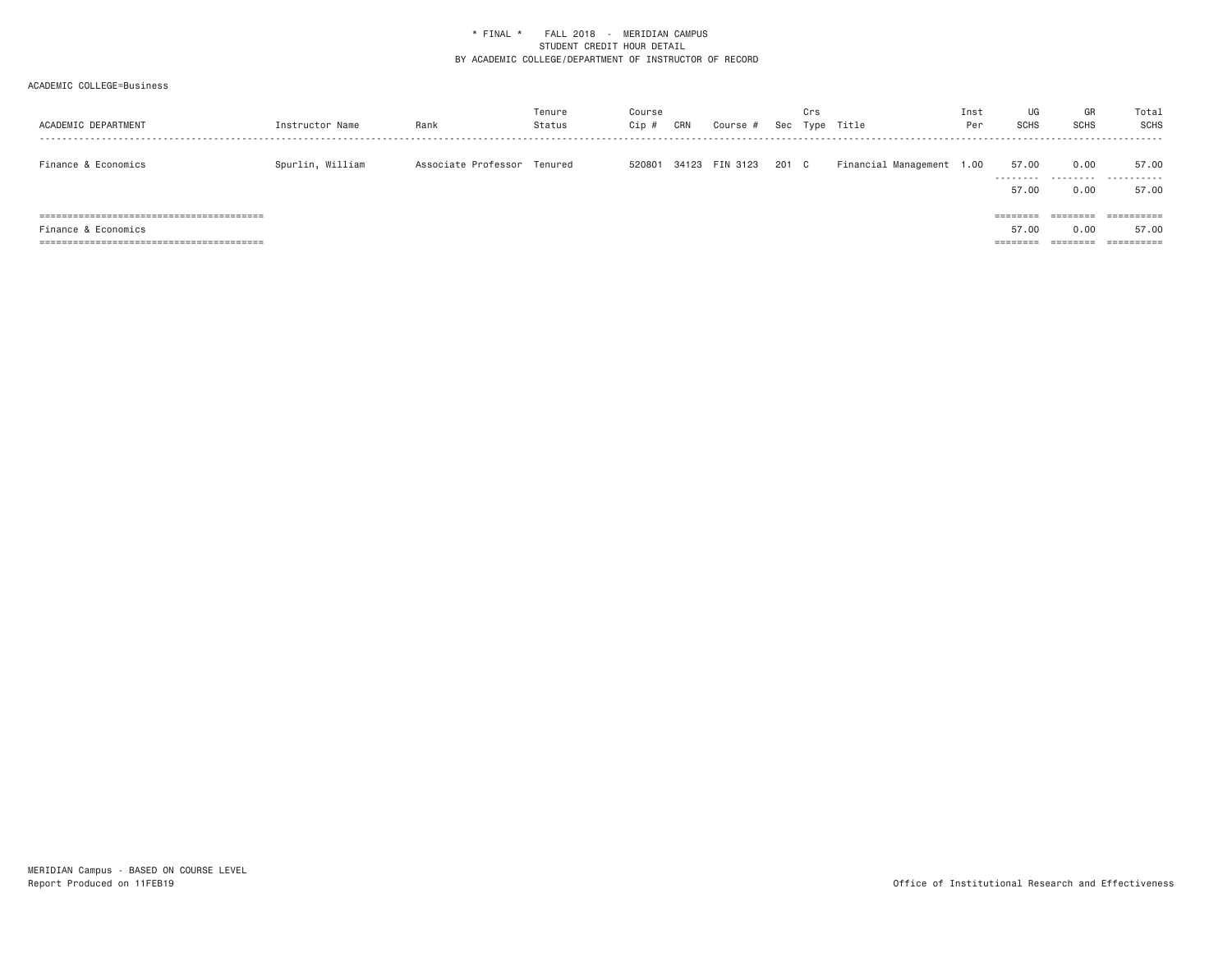|                                  |                  |                                   | Tenure         | Course |              |                       |               | Crs |                           | Inst | UG                | GR                                     | Total       |
|----------------------------------|------------------|-----------------------------------|----------------|--------|--------------|-----------------------|---------------|-----|---------------------------|------|-------------------|----------------------------------------|-------------|
| ACADEMIC DEPARTMENT              | Instructor Name  | Rank                              | Status         | Cip #  | CRN          | Course                |               |     | Sec Type Title            | Per  | <b>SCHS</b>       | <b>SCHS</b>                            | SCHS        |
| Management & Information Systems | Dearing, Kristi  | Non-Faculty                       | Not Applicable | 520201 | 34151        | MGT 3213              | 201 C         |     | Org Communications        | 1.00 | 66.00             | 0.00                                   | 66.00       |
|                                  |                  |                                   |                |        |              | 521003 34154 MGT 3813 | 201 C         |     | Organizational Behav 1.00 |      | 27.00             | 0.00                                   | 27.00       |
|                                  |                  |                                   |                |        |              |                       |               |     |                           |      | <u>.</u><br>93.00 | --------<br>0.00                       | .<br>93.00  |
|                                  | Goodwin, Amber   | Lecturer                          | Non-Ten Track  | 521001 |              | 34153 MGT 3513        | 201 C         |     | Intro Human Res Mgt       | 1.00 | 75.00             | 0.00                                   | 75.00       |
|                                  |                  |                                   |                |        |              | 36472 MGT 3513        | 202 C         |     | Intro Human Res Mgt       | 1.00 | 27.00             | 0.00                                   | 27.00       |
|                                  |                  |                                   |                |        |              |                       |               |     |                           |      | .<br>102.00       | $- - - -$<br>0.00                      | 102.00      |
|                                  | Jones, Gabrielle | Non-Faculty                       | Not Applicable | 521201 |              | 34059 BIS 3233        | 201 C         |     | Management Informati 1.00 |      | 42.00             | 0.00                                   | 42.00       |
|                                  |                  |                                   |                |        |              | 36471 BIS 3233        | 202 C         |     | Management Informati 1.00 |      | 33.00             | 0.00                                   | 33.00       |
|                                  |                  |                                   |                |        |              |                       |               |     |                           |      | .<br>75.00        | -----<br>0.00                          | 75.00       |
|                                  | McNeil, Stacey   | Clinical Assist Pro Non-Ten Track |                | 520101 | 34061        | <b>BUS 4853</b>       | 201 C         |     | <b>Business Policy</b>    | 1.00 | 33.00             | 0.00                                   | 33.00       |
|                                  |                  |                                   |                |        | 36475        | <b>BUS 4853</b>       | 202 C         |     | <b>Business Policy</b>    | 1.00 | 6.00              | 0.00                                   | 6.00        |
|                                  |                  |                                   |                | 520701 |              | 34152 MGT 3323        | 201 C         |     | Entrepreneurship          | 1.00 | 57.00             | 0.00                                   | 57.00       |
|                                  |                  |                                   |                |        |              | 36474 MGT 3323        | 202 C         |     | Entrepreneurship          | 1.00 | 9.00              | 0.00                                   | 9.00        |
|                                  |                  |                                   |                |        | 521301 34150 | MGT 3114              | 201 C         |     | Prin of Mgt & Prod        | 1.00 | 76.00             | 0.00                                   | 76.00       |
|                                  |                  |                                   |                |        |              | 36477 MGT 3114        | 202 C         |     | Prin of Mgt & Prod        | 1.00 | 12.00             | 0.00                                   | 12.00       |
|                                  |                  |                                   |                |        |              |                       |               |     |                           |      | .<br>193.00       | -----<br>0.00                          | .<br>193.00 |
|                                  | Shin, Seungjae   | Professor                         | Tenured        | 520301 | 34053        | ACC 3053              | 201 C         |     | Acct Systems II           | 1.00 | 12.00             | 0.00                                   | 12.00       |
|                                  |                  |                                   |                | 521201 |              | 35414 BIS 8113        | 201 C         |     | Mgt Info Tech & Sys       | 1.00 | 0.00              | 87.00                                  | 87.00       |
|                                  |                  |                                   |                |        |              |                       |               |     |                           |      | .<br>12.00        | <b><i><u><u>.</u></u></i></b><br>87.00 | 99.00       |
|                                  | Young, Carlton   | Associate Professor Tenured       |                | 510701 |              | 34129 HCA 3313        | $201 \quad C$ |     | Healthcare Systems        | 1.00 | 69,00             | 0.00                                   | 69.00       |
|                                  |                  |                                   |                |        |              | 34130 HCA 3813        | 201 C         |     | Healthcare Regulatio 1.00 |      | 45.00<br>.        | 0.00<br><u>.</u>                       | 45.00<br>.  |
|                                  |                  |                                   |                |        |              |                       |               |     |                           |      | 114.00            | 0.00                                   | 114.00      |
| Management & Information Systems |                  |                                   |                |        |              |                       |               |     |                           |      | 589.00            | ===================<br>87.00           | 676.00      |
|                                  |                  |                                   |                |        |              |                       |               |     |                           |      |                   | ==============================         |             |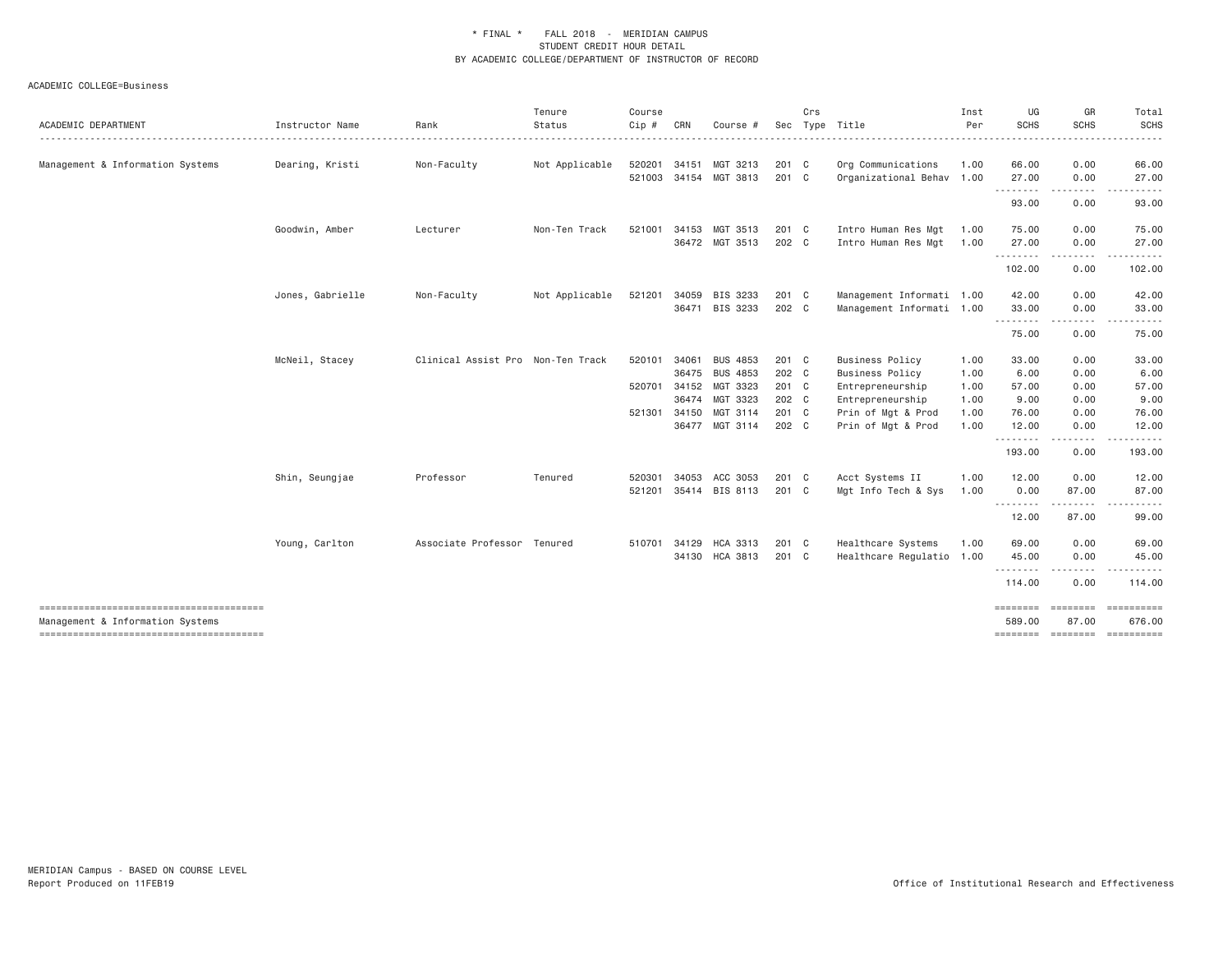| ACADEMIC DEPARTMENT                                    | Instructor Name | Rank                          | Tenure<br>Status | Course<br>Cip # | CRN   | Course #        | Sec   | Crs | Type Title                | Inst<br>Per | UG<br><b>SCHS</b> | GR<br><b>SCHS</b>          | Total<br><b>SCHS</b> |
|--------------------------------------------------------|-----------------|-------------------------------|------------------|-----------------|-------|-----------------|-------|-----|---------------------------|-------------|-------------------|----------------------------|----------------------|
|                                                        |                 |                               |                  |                 |       |                 |       |     |                           |             |                   |                            |                      |
| Marketing, Quantitative Analysis & Busin Hill, William |                 | Professor                     | Tenured          | 510701          | 34131 | <b>HCA 4443</b> | 201 E |     | Healthcare Internshi 1.00 |             | 12.00             | 0.00                       | 12.00                |
|                                                        |                 |                               |                  | 521302          | 35413 | BQA 8233        | 201 C |     | Quant Analysis & Bus 1.00 |             | 0.00              | 81.00                      | 81.00                |
|                                                        |                 |                               |                  |                 | 36479 | BQA 8233        | 202 C |     | Quant Analysis & Bus 1.00 |             | 0.00              | 3.00                       | 3.00                 |
|                                                        |                 |                               |                  | 521401          | 34157 | MKT 3513        | 201 E |     | Marketing Internship 1.00 |             | 3.00              | 0.00                       | 3.00                 |
|                                                        |                 |                               |                  | 521499          |       | 35416 MKT 4613  | 201 C |     | Services Marketing        | 1.00        | 24.00             | 0.00                       | 24.00                |
|                                                        |                 |                               |                  |                 |       |                 |       |     |                           |             | 39.00             | - - - - - - - - -<br>84.00 | .<br>----<br>123.00  |
|                                                        | Qu, Yingge      | Assistant Professor Ten Track |                  | 521401          | 34156 | MKT 3013        | 201 C |     | Principles Of Mkt         | 1.00        | 57.00             | 0.00                       | 57.00                |
|                                                        |                 |                               |                  |                 | 34159 | MKT 4123        | 201 C |     | Advertising               | 1.00        | 15.00             | 0.00                       | 15.00                |
|                                                        |                 |                               |                  |                 | 34160 | MKT 4413        | 201 C |     | Consumer Behavior         | 1.00        | 15.00             | 0.00                       | 15.00                |
|                                                        |                 |                               |                  |                 | 36469 | MKT 3013        | 202 C |     | Principles Of Mkt         | 1.00        | 30.00             | 0.00                       | 30.00                |
|                                                        |                 |                               |                  |                 | 36473 | MKT 4413        | 202 C |     | Consumer Behavior         | 1.00        | 12.00             | 0.00                       | 12.00                |
|                                                        |                 |                               |                  |                 |       | 36476 MKT 4123  | 202 C |     | Advertising               | 1.00        | 9.00              | 0.00                       | 9.00                 |
|                                                        |                 |                               |                  |                 |       |                 |       |     |                           |             | 138.00            | .<br>0.00                  | 138.00               |
|                                                        |                 |                               |                  |                 |       |                 |       |     |                           |             | $=$ = = = = = = = | ========                   | ==========           |
| Marketing, Quantitative Analysis & Busin               |                 |                               |                  |                 |       |                 |       |     |                           |             | 177.00            | 84.00                      | 261.00               |
|                                                        |                 |                               |                  |                 |       |                 |       |     |                           |             | ========          | ---------                  | -----------          |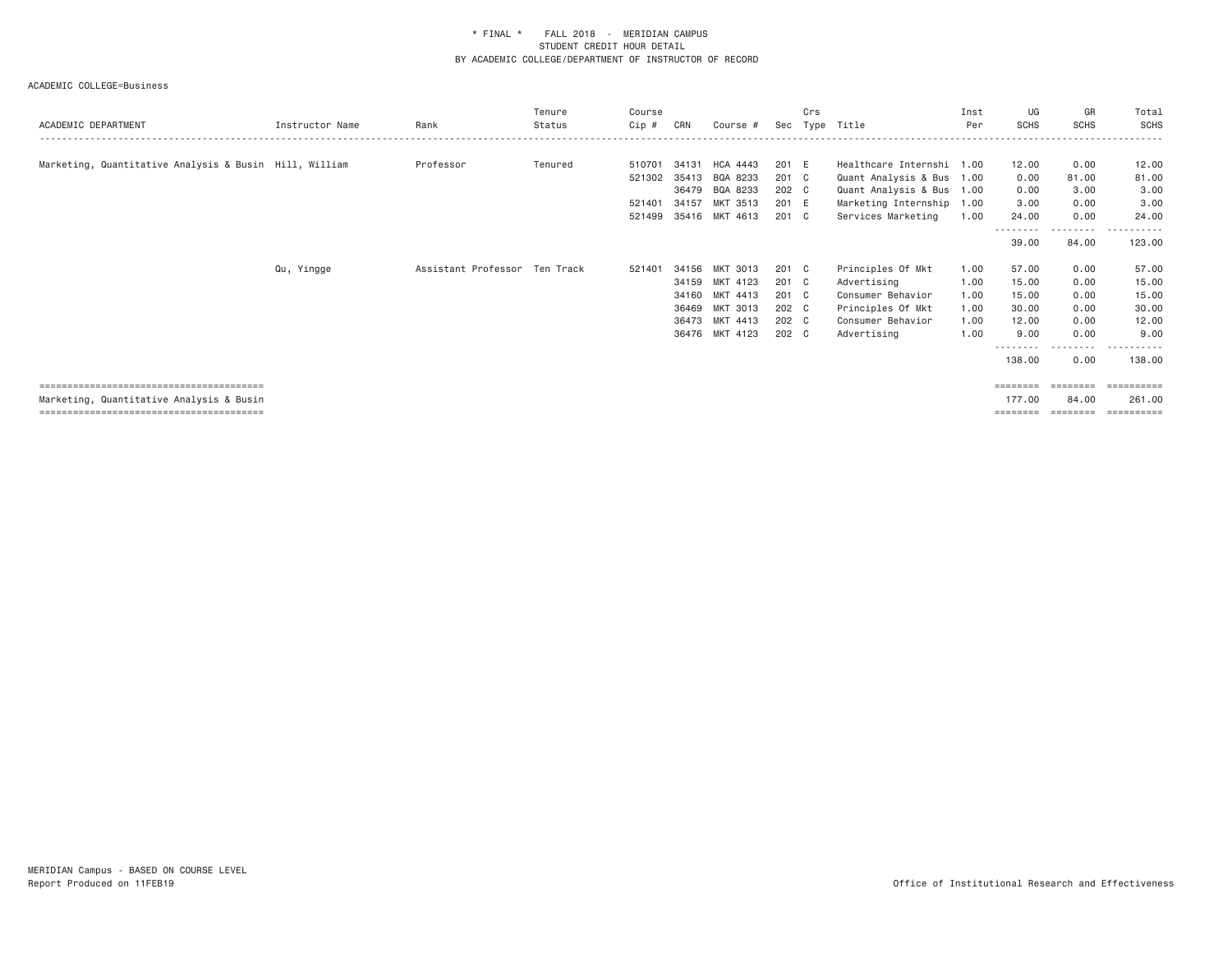| ACADEMIC DEPARTMENT   | Instructor Name | Rank                          | Tenure<br>Status | Course<br>Cip #  | CRN            | Course #                                                 | Sec                              | Crs          | Type Title                                                    | Inst<br>Per                  | UG<br><b>SCHS</b>                    | GR<br><b>SCHS</b>              | Total<br><b>SCHS</b>                                       |
|-----------------------|-----------------|-------------------------------|------------------|------------------|----------------|----------------------------------------------------------|----------------------------------|--------------|---------------------------------------------------------------|------------------------------|--------------------------------------|--------------------------------|------------------------------------------------------------|
| School of Accountancy | Ennis, Kevin    | Associate Professor Tenured   |                  | 520301<br>521601 | 34051<br>35419 | ACC 3013<br>34054 ACC 4033<br>ACC 6063<br>34055 ACC 4063 | 201 C<br>201 C<br>201 C<br>201 C |              | Cost Accounting<br>Auditing<br>Income Tax II<br>Income Tax II | 1.00<br>1.00<br>1.00<br>1.00 | 27.00<br>9.00<br>0.00<br>6,00        | 0.00<br>0.00<br>3.00<br>0.00   | 27.00<br>9.00<br>3.00<br>6.00                              |
|                       | Faello, Joseph  | Assistant Professor Ten Track |                  | 520301           | 34050          | ACC 3003<br>34052 ACC 3023                               | 201<br>201 C                     | $\mathbf{C}$ | Acct Systems I<br>Intermediate Acc I                          | 1.00<br>1.00                 | 42.00<br>33.00<br>30.00              | ------<br>3.00<br>0.00<br>0.00 | ----------<br>45.00<br>33.00<br>30.00                      |
|                       |                 |                               |                  |                  |                |                                                          |                                  |              |                                                               |                              | 63.00                                | ---------<br>0.00              | . <u>.</u><br>$\sim$ $\sim$ $\sim$ $\sim$<br>63.00         |
| School of Accountancy |                 |                               |                  |                  |                |                                                          |                                  |              |                                                               |                              | <b>BERBERE</b><br>105,00<br>======== | 3.00<br>========               | $=$ = = = = = = = = =<br>108,00<br>$=$ = = = = = = = = = = |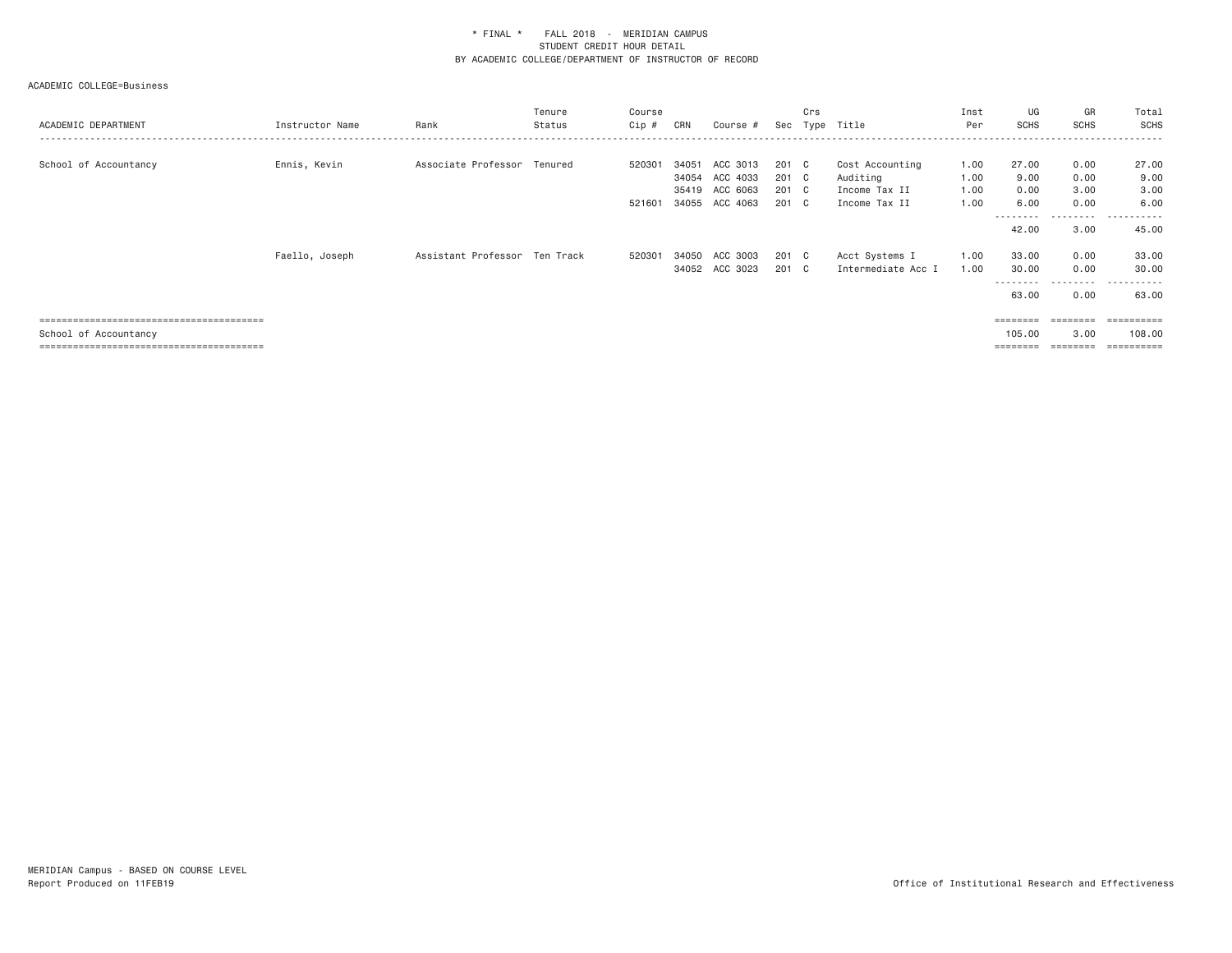| ACADEMIC DEPARTMENT                                  | Instructor Name   | Rank                          | Tenure<br>Status | Course<br>$Cip \#$ | CRN   | Course #              |                | Crs | Sec Type Title                        | Inst<br>Per  | UG<br><b>SCHS</b> | GR<br><b>SCHS</b>     | Total<br><b>SCHS</b><br>$- - - - -$         |
|------------------------------------------------------|-------------------|-------------------------------|------------------|--------------------|-------|-----------------------|----------------|-----|---------------------------------------|--------------|-------------------|-----------------------|---------------------------------------------|
| Counseling, Educational Psychology, and Adams, Candy |                   | Non-Faculty                   | Not Applicable   | 131315 36569       |       | LSK 1023              | 201 C          |     | Col Read/Study Skill 1.00             |              | 21.00             | 0.00<br>.             | 21.00                                       |
|                                                      |                   |                               |                  |                    |       |                       |                |     |                                       |              | .<br>21.00        | 0.00                  | .<br>21.00                                  |
|                                                      | Carter, Amy       | Lecturer                      | Non-Ten Track    |                    |       | 130604 36709 EPY 6313 | 201 C          |     | Measure & Eval                        | 0.99         | 0.00<br>.         | 23.76<br>الدامات مالك | 23.76<br>.                                  |
|                                                      |                   |                               |                  |                    |       |                       |                |     |                                       |              | 0.00              | 23.76                 | 23.76                                       |
|                                                      | Hall, Kimberly    | Professor                     | Tenured          | 130604 36492       | 36709 | EPY 3253<br>EPY 6313  | 202 C<br>201 C |     | Evaluating Learning<br>Measure & Eval | 0.01<br>0.01 | 0.06<br>0.00      | 0.00<br>0.24          | 0.06<br>0.24                                |
|                                                      |                   |                               |                  | 130901             | 34086 | EDF 3333              | 201 C          |     | Social Foundation Ed 0.01             |              | 1.20              | 0.00                  | 1.20                                        |
|                                                      |                   |                               |                  |                    |       |                       |                |     |                                       |              |                   |                       |                                             |
|                                                      |                   |                               |                  | 131202             | 36481 | EDE 3343              | 202 C          |     | Teach Adoles Lit                      | 0.01         | 0.06              | 0.00                  | 0.06                                        |
|                                                      |                   |                               |                  | 131203             | 34098 | EDS 8243              | 201 C          |     | Adv. Plan Manage Lea 0.01             |              | 0.00              | 0.24                  | 0.24                                        |
|                                                      |                   |                               |                  | 131305             | 36488 | EDS 4673              | 202 C          |     | Method Teach Lang Ar 0.01             |              | 0.03              | 0.00                  | 0.03                                        |
|                                                      |                   |                               |                  | 260908             | 34113 | EP 3233               | 201 C          |     | Anatomical Kinesiolo 0.01             |              | 0.48              | 0.00                  | 0.48                                        |
|                                                      |                   |                               |                  |                    |       | 34116 EP 3643         | 201 C          |     | Applied Anat & Patho 0.01             |              | 0.36              | 0.00                  | 0.36                                        |
|                                                      |                   |                               |                  | 422803 36500       |       | COE 7000              | 202 I          |     | Directed Indiv Study 1.00             |              | 0.00              | 1.00                  | 1.00                                        |
|                                                      |                   |                               |                  |                    | 36846 | COE 7000              | 204 I          |     | Directed Indiv Study 1.00             |              | 0.00              | 1.00                  | 1.00                                        |
|                                                      |                   |                               |                  |                    | 36880 | COE 7000              | 205 I          |     | Directed Indiv Study 1.00             |              | 0.00              | 3.00                  | 3.00                                        |
|                                                      |                   |                               |                  | 422814 36489       |       | EDX 3203              | 202 C          |     | Intro To Learn Disab 0.01             |              | 0.21              | 0.00                  | 0.21                                        |
|                                                      |                   |                               |                  |                    | 36490 | EDX 3213              | 202 C          |     | Indiv Inst Except Ch 0.01             |              | 0.12<br>.         | 0.00<br>.             | 0.12<br>-----                               |
|                                                      |                   |                               |                  |                    |       |                       |                |     |                                       |              | 2.52              | 5.48                  | 8.00                                        |
|                                                      | McDonald, Richard | Lecturer                      | Non-Ten Track    | 130604             | 34121 | EPY 3253              | 201 C          |     | Evaluating Learning                   | 1.00         | 24.00             | 0.00                  | 24.00                                       |
|                                                      |                   |                               |                  |                    |       | 36492 EPY 3253        | 202 C          |     | Evaluating Learning                   | 0.99         | 5.94              | 0.00                  | 5.94                                        |
|                                                      |                   |                               |                  |                    |       |                       |                |     |                                       |              | .<br>29.94        | .<br>0.00             | $\sim$ $\sim$ $\sim$ $\sim$ $\sim$<br>29.94 |
|                                                      | Suddeath, Eric    | Assistant Professor Ten Track |                  | 130603             | 34122 | EPY 6214              | 201 C          |     | Ed & Psy Statistics                   | 1.00         | 0.00              | 44.00                 | 44.00                                       |
|                                                      |                   |                               |                  | 422803             |       | 34067 COE 8023        | 201 C          |     | Counseling Theory                     | 1.00         | 0.00              | 6.00                  | 6.00                                        |
|                                                      |                   |                               |                  |                    |       |                       |                |     |                                       |              | .                 | .                     | .                                           |
|                                                      |                   |                               |                  |                    |       |                       |                |     |                                       |              | 0.00              | 50.00                 | 50.00                                       |
|                                                      |                   | Lecturer                      | Non-Ten Track    | 130101             | 34120 | EPY 3143              | 201 C          |     | Human Develop And Le 1.00             |              | 15.00             | 0.00                  | 15.00                                       |
|                                                      | Walton, Amanda    |                               |                  |                    |       |                       | 202 C          |     |                                       |              |                   |                       | 6.00                                        |
|                                                      |                   |                               |                  |                    |       | 36493 EPY 3143        |                |     | Human Develop And Le 1.00             |              | 6.00<br>.         | 0.00<br><b>.</b>      | .                                           |
|                                                      |                   |                               |                  |                    |       |                       |                |     |                                       |              | 21.00             | 0.00                  | 21.00                                       |
|                                                      | Weir, Karla       | Lecturer                      | Non-Ten Track    | 131101             | 34073 | COE 8903              | 201 C          |     | School Couns Service 1.00             |              | 0.00              | 24,00                 | 24.00                                       |
|                                                      |                   |                               |                  | 422803             | 34068 | COE 8053              | 203 E          |     | Practicum                             | 1.00         | 0.00              | 15.00                 | 15.00                                       |
|                                                      |                   |                               |                  |                    | 34071 | COE 8150              | 201 E          |     | Aca Yr Field Exp I-P 1.00             |              | 0.00              | 6.00                  | 6.00                                        |
|                                                      |                   |                               |                  |                    |       |                       |                |     |                                       |              | .                 | .                     | .                                           |
|                                                      |                   |                               |                  |                    |       |                       |                |     |                                       |              | 0.00              | 45.00                 | 45.00                                       |
|                                                      | Wozny, Darren     | Professor                     | Tenured          | 422803 34070       |       | COE 8063              | 201 C          |     | Res Tech For Counsel 1.00             |              | 0.00              | 15.00                 | 15.00                                       |
|                                                      |                   |                               |                  |                    | 36744 | COE 8053              | 202 E          |     | Practicum                             | 1.00         | 0.00              | 18.00                 | 18.00                                       |
|                                                      |                   |                               |                  |                    | 36882 | COE 7000              | 207 I          |     | Directed Indiv Study 1.00             |              | 0.00              | 3.00                  | 3.00                                        |
|                                                      |                   |                               |                  |                    |       |                       |                |     |                                       |              | .                 | <b></b>               | <u> - - - - - - - - - -</u>                 |
|                                                      |                   |                               |                  |                    |       |                       |                |     |                                       |              | 0.00              | 36.00                 | 36.00                                       |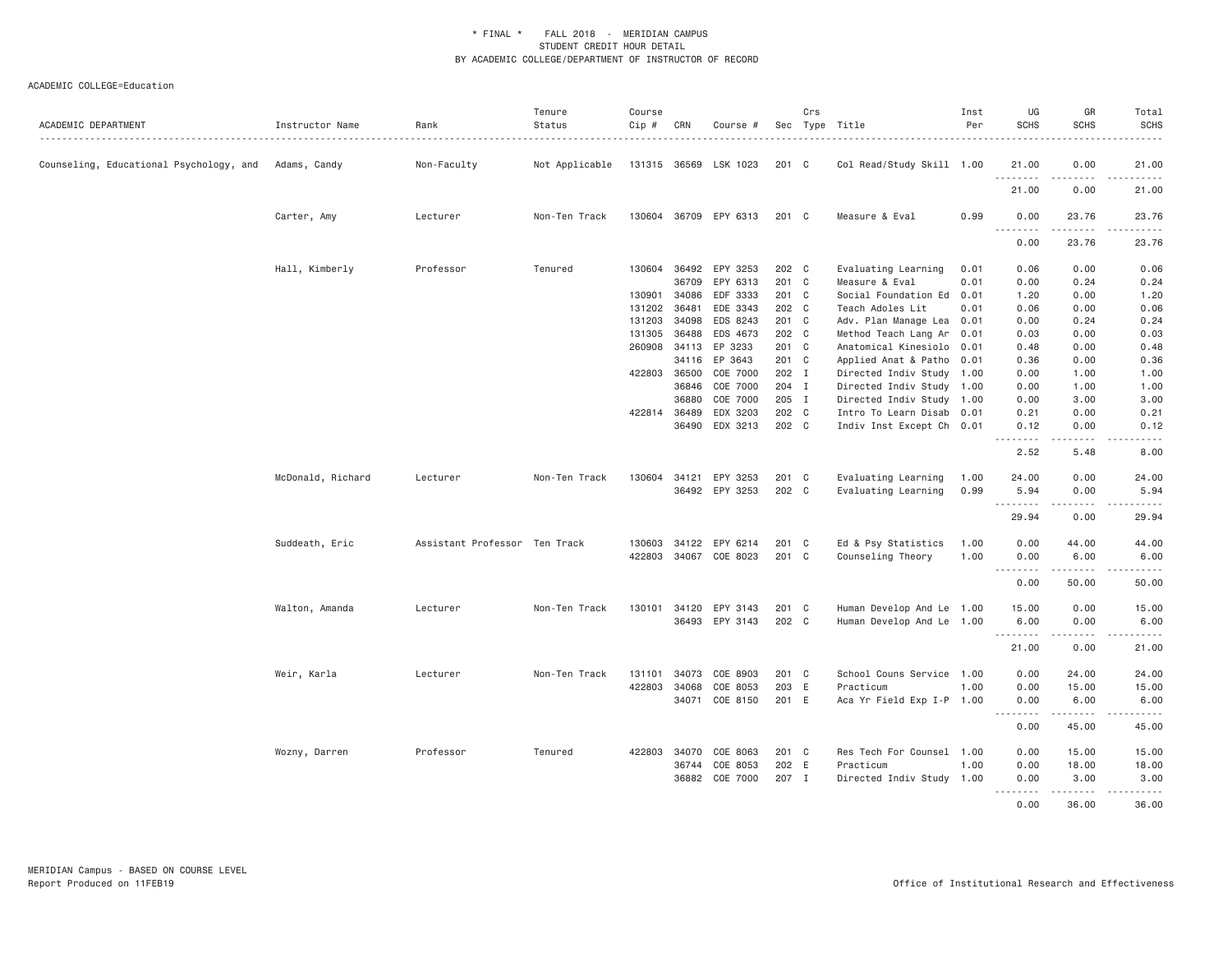# ACADEMIC COLLEGE=Education

|                     |                 |      | Tenure | Course                 |                   | Inst |      | GR          | Total       |
|---------------------|-----------------|------|--------|------------------------|-------------------|------|------|-------------|-------------|
| ACADEMIC DEPARTMENT | Instructor Name | Rank | Status | CRN<br>Cip<br>Course # | Type Title<br>Sec | Per  | SCHS | <b>SCHS</b> | <b>SCHS</b> |

======================================== ======== ======== ==========

======================================== ======== ======== ==========

 $\begin{tabular}{lllllllllllll} \multicolumn{2}{l}{{\color{red}{{\color{red}\boldsymbol{z}}}}\hspace{-0.08in}{{\color{blue}\boldsymbol{z}}}\hspace{-0.08in} & \multicolumn{2}{l}{\color{blue}\boldsymbol{z}}\hspace{-0.08in} & \multicolumn{2}{l}{\color{blue}\boldsymbol{z}}\hspace{-0.08in} & \multicolumn{2}{l}{\color{blue}\boldsymbol{z}}\hspace{-0.08in} & \multicolumn{2}{l}{\color{blue}\boldsymbol{z}}\hspace{-0.08in} & \multicolumn{2}{l}{\color{blue}\boldsymbol{z}}\hspace{-0.08$ Counseling, Educational Psychology, and 74.46 160.24 234.70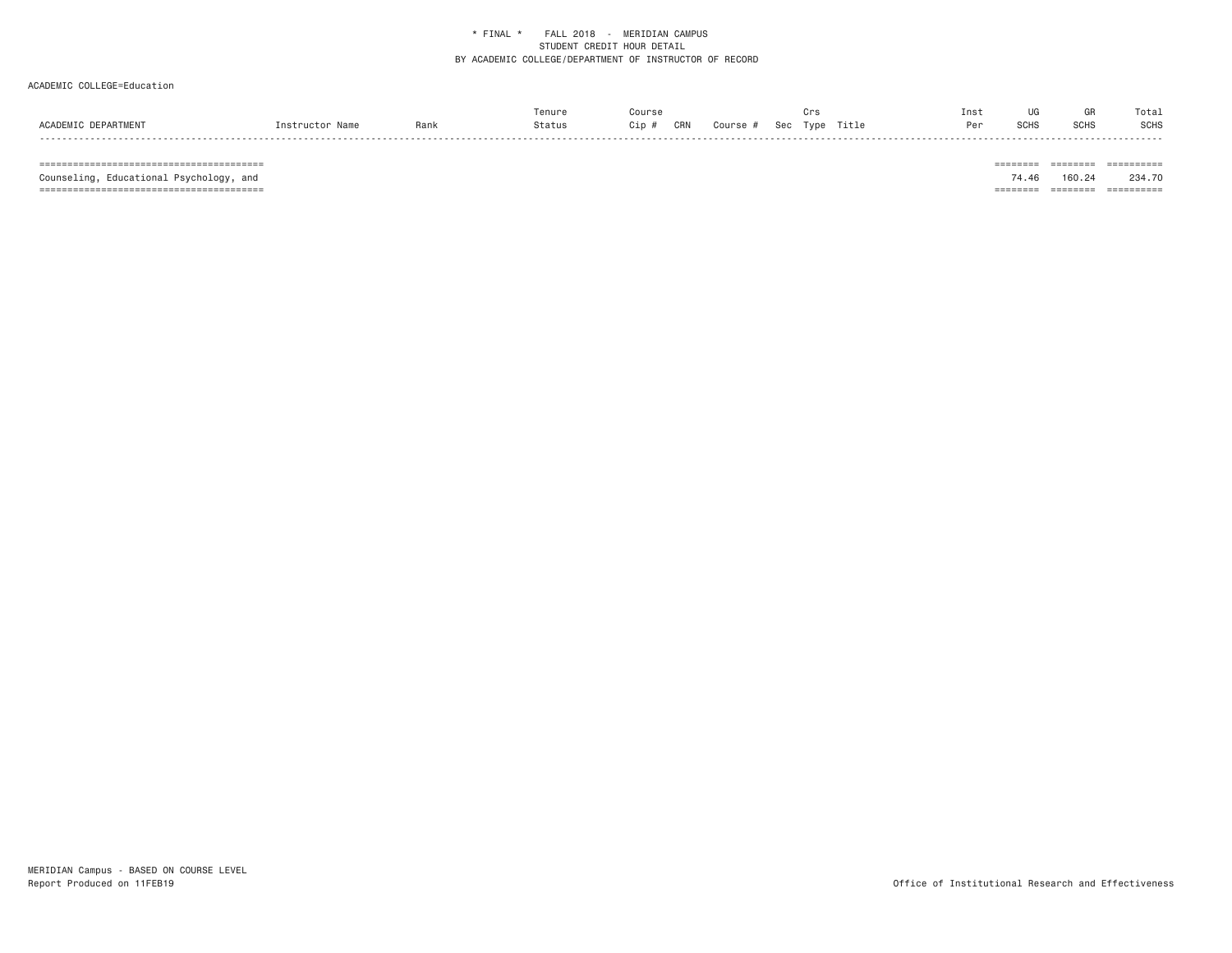| ACADEMIC DEPARTMENT                                  | Instructor Name  | Rank                              | Tenure<br>Status | Course<br>Cip # | CRN   | Course #              |         | Crs | Sec Type Title            | Inst<br>Per | UG<br><b>SCHS</b> | GR<br><b>SCHS</b> | Total<br><b>SCHS</b>                                                                                                                                                                    |
|------------------------------------------------------|------------------|-----------------------------------|------------------|-----------------|-------|-----------------------|---------|-----|---------------------------|-------------|-------------------|-------------------|-----------------------------------------------------------------------------------------------------------------------------------------------------------------------------------------|
| Curriculum, Instruction & Special Educat Crum, Karen |                  | Lecturer                          | Non-Ten Track    | 131202          | 34078 | EDE 3343              | 201 C   |     | Teach Adoles Lit          | 1.00        | 18.00             | 0.00              | 18.00                                                                                                                                                                                   |
|                                                      |                  |                                   |                  |                 | 36481 | EDE 3343              | 202 C   |     | Teach Adoles Lit          | 0.99        | 5.94              | 0.00              | 5.94                                                                                                                                                                                    |
|                                                      |                  |                                   |                  | 131305          | 35860 | EDS 4673              | 201 C   |     | Method Teach Lang Ar 1.00 |             | 6.00              | 0.00              | 6.00                                                                                                                                                                                    |
|                                                      |                  |                                   |                  |                 | 36488 | EDS 4673              | 202 C   |     | Method Teach Lang Ar 0.99 |             | 2.97<br>.         | 0.00<br>.         | 2.97<br>.                                                                                                                                                                               |
|                                                      |                  |                                   |                  |                 |       |                       |         |     |                           |             | 32.91             | 0.00              | 32.91                                                                                                                                                                                   |
|                                                      | Daves, David     | Lecturer                          | Non-Ten Track    |                 |       | 422814 34100 EDX 3213 | 201 C   |     | Indiv Inst Except Ch 1.00 |             | 75.00             | 0.00              | 75.00                                                                                                                                                                                   |
|                                                      |                  |                                   |                  |                 | 36490 | EDX 3213              | 202 C   |     | Indiv Inst Except Ch 0.99 |             | 11.88<br>.        | 0.00<br>المتمامين | 11.88<br>.                                                                                                                                                                              |
|                                                      |                  |                                   |                  |                 |       |                       |         |     |                           |             | 86.88             | 0.00              | 86.88                                                                                                                                                                                   |
|                                                      | Hanna, Tania     | Clinical Assist Pro Non-Ten Track |                  | 131305          | 34183 | RDG 4133              | 201 C   |     | Integrat Literacy In 1.00 |             | 63.00             | 0.00              | 63.00                                                                                                                                                                                   |
|                                                      |                  |                                   |                  |                 | 36495 | RDG 4133              | 202 C   |     | Integrat Literacy In 1.00 |             | 3.00              | 0.00              | 3.00                                                                                                                                                                                    |
|                                                      |                  |                                   |                  | 131315 34178    |       | RDG 3113              | 201 C   |     | Early Literacy Instr 1.00 |             | 51.00             | 0.00              | 51.00                                                                                                                                                                                   |
|                                                      |                  |                                   |                  |                 | 34179 | RDG 3123              | 201 C   |     | Early Lit Instruct I 1.00 |             | 51.00             | 0.00              | 51.00                                                                                                                                                                                   |
|                                                      |                  |                                   |                  |                 | 34182 | RDG 3513              | 201 C   |     | Rdg Strag Second Sch 1.00 |             | 18.00             | 0.00              | 18.00                                                                                                                                                                                   |
|                                                      |                  |                                   |                  |                 |       | 36494 RDG 3513        | 202 C   |     | Rdg Strag Second Sch 1.00 |             | 6.00<br>.         | 0.00<br>.         | 6.00<br>$\frac{1}{2} \left( \frac{1}{2} \right) \left( \frac{1}{2} \right) \left( \frac{1}{2} \right) \left( \frac{1}{2} \right) \left( \frac{1}{2} \right) \left( \frac{1}{2} \right)$ |
|                                                      |                  |                                   |                  |                 |       |                       |         |     |                           |             | 192.00            | 0.00              | 192.00                                                                                                                                                                                  |
|                                                      | Jordan, Benjamin | Lecturer                          | Non-Ten Track    |                 |       | 131205 34095 EDS 4873 | 201 C   |     | Managing Secondary C 1.00 |             | 6.00              | 0.00              | 6.00                                                                                                                                                                                    |
|                                                      |                  |                                   |                  |                 |       |                       |         |     |                           |             | 6.00              | 0.00              | 6.00                                                                                                                                                                                    |
|                                                      | Leffler, Jeffrey | Assistant Professor Ten Track     |                  |                 |       | 131202 34076 EDE 3123 | 201 C   |     | Early Childhood Ed        | 1.00        | 42.00             | 0.00              | 42.00                                                                                                                                                                                   |
|                                                      |                  |                                   |                  |                 |       | 131318 34083 EDE 4143 | 201 C   |     | Teach Elem/Mid Lvl S 1.00 |             | 66.00<br>.        | 0.00<br>.         | 66.00<br>.                                                                                                                                                                              |
|                                                      |                  |                                   |                  |                 |       |                       |         |     |                           |             | 108.00            | 0.00              | 108.00                                                                                                                                                                                  |
|                                                      | May, Susan       | Instructor                        | Non-Ten Track    | 130901          | 34087 | EDF 3333              | 202 C   |     | Social Foundation Ed 1.00 |             | 39.00             | 0.00              | 39.00                                                                                                                                                                                   |
|                                                      |                  |                                   |                  |                 | 36486 | EDF 3333              | 203 C   |     | Social Foundation Ed 1.00 |             | 21.00             | 0.00              | 21.00                                                                                                                                                                                   |
|                                                      |                  |                                   |                  | 131202 35456    |       | EDE 2521              | 201 C   |     | Intro to Elem Ed          | 1.00        | 37.00             | 0.00              | 37.00                                                                                                                                                                                   |
|                                                      |                  |                                   |                  | 131299          | 35457 | EDE 2990              | 201 C   |     | Special Topic In EDE 1.00 |             | 13.00             | 0.00              | 13.00                                                                                                                                                                                   |
|                                                      |                  |                                   |                  |                 | 36611 | EDE 2990              | 202 C   |     | Special Topic In EDE 1.00 |             | 4.00              | 0.00              | 4.00                                                                                                                                                                                    |
|                                                      |                  |                                   |                  | 131311 34082    |       | EDE 4123              | 201 C   |     | Teach Elem/Mid Level 1.00 |             | 63.00             | 0.00              | 63.00                                                                                                                                                                                   |
|                                                      |                  |                                   |                  |                 | 36484 | EDE 4123              | 202 C   |     | Teach Elem/Mid Level 1.00 |             | 6.00              | 0.00              | 6.00                                                                                                                                                                                    |
|                                                      |                  |                                   |                  |                 |       | 131316 34081 EDE 4113 | $201$ C |     | Teach Elem/Mid Level 1.00 |             | 66.00<br>.        | 0.00              | 66.00                                                                                                                                                                                   |
|                                                      |                  |                                   |                  |                 |       |                       |         |     |                           |             | 249.00            | 0.00              | .<br>249.00                                                                                                                                                                             |
|                                                      | McNeill, Roy     | Lecturer                          | Non-Ten Track    |                 |       | 131203 34098 EDS 8243 | 201 C   |     | Adv. Plan Manage Lea 0.99 |             | 0.00              | 23.76<br>.        | 23.76                                                                                                                                                                                   |
|                                                      |                  |                                   |                  |                 |       |                       |         |     |                           |             | <u>.</u><br>0.00  | 23.76             | 23.76                                                                                                                                                                                   |
|                                                      | Ratliff, Lindon  | Associate Professor Tenured       |                  | 131205          |       | 36713 EDS 7000        | 201 I   |     | Directed Indiv Study 1.00 |             | 0.00              | 1.00              | 1.00                                                                                                                                                                                    |
|                                                      |                  |                                   |                  |                 |       | 37080 EDS 7000        | 202 I   |     | Directed Indiv Study 1.00 |             | 0.00              | 1.00              | 1.00                                                                                                                                                                                    |
|                                                      |                  |                                   |                  |                 |       |                       |         |     |                           |             | .                 | .                 | .                                                                                                                                                                                       |
|                                                      |                  |                                   |                  |                 |       |                       |         |     |                           |             | 0.00              | 2.00              | 2.00                                                                                                                                                                                    |
|                                                      | Reed, Ashley     | Lecturer                          | Non-Ten Track    | 422814          | 34099 | EDX 3203              | 201 C   |     | Intro To Learn Disab      | 1.00        | 45.00             | 0.00              | 45.00                                                                                                                                                                                   |
|                                                      |                  |                                   |                  |                 |       | 36489 EDX 3203        | 202 C   |     | Intro To Learn Disab 0.99 |             | 20.79             | 0.00              | 20.79                                                                                                                                                                                   |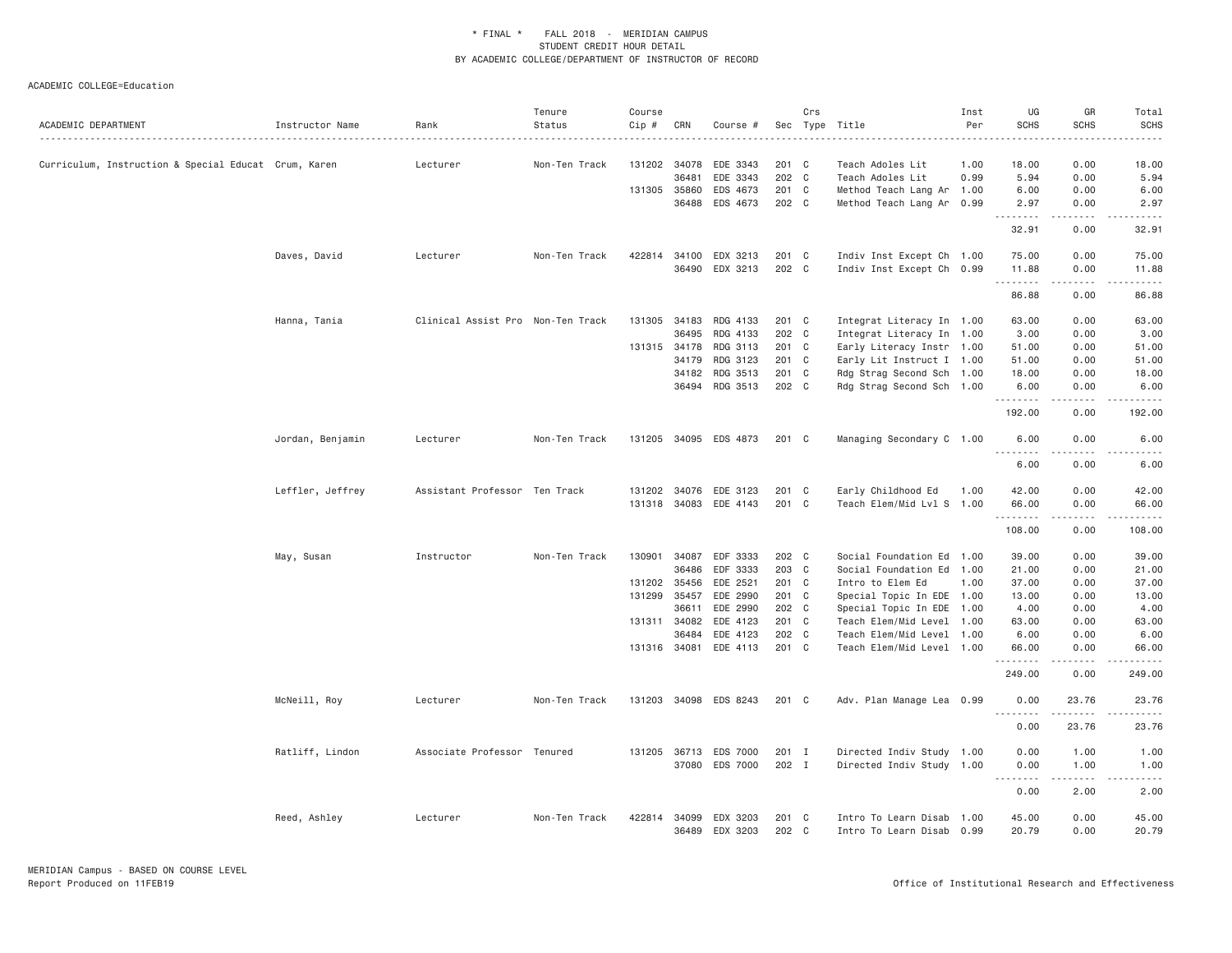| ACADEMIC DEPARTMENT                                     | Instructor Name  | Rank                          | Tenure<br>Status | Course<br>Cip # | CRN          | Course #              |               | Crs | Sec Type Title             | Inst<br>Per | UG<br><b>SCHS</b>   | GR<br><b>SCHS</b> | Total<br>SCHS               |
|---------------------------------------------------------|------------------|-------------------------------|------------------|-----------------|--------------|-----------------------|---------------|-----|----------------------------|-------------|---------------------|-------------------|-----------------------------|
|                                                         |                  |                               |                  |                 |              |                       |               |     |                            |             |                     |                   |                             |
|                                                         |                  |                               |                  |                 |              |                       |               |     |                            |             | 65.79               | 0.00              | 65.79                       |
| Curriculum, Instruction & Special Educat Rigdon, Laurel |                  | Lecturer                      | Non-Ten Track    |                 |              | 130901 34086 EDF 3333 | 201 C         |     | Social Foundation Ed 0.99  |             | 118.80              | 0.00              | 118.80                      |
|                                                         |                  |                               |                  |                 |              |                       |               |     |                            |             | .<br>118.80         | .<br>0.00         | 118.80                      |
|                                                         | Shea, Donna      | Non-Faculty                   | Not Applicable   | 131001          | 35464        | <b>EDS 8896</b>       | 201 H         |     | Dimensions of Learni 1.00  |             | 0.00                | 18.00             | 18.00                       |
|                                                         |                  |                               |                  |                 | 36033        | <b>EDS 8886</b>       | 201 H         |     | Dimensions of Learni 1.00  |             | 0.00                | 54.00             | 54.00                       |
|                                                         |                  |                               |                  |                 | 131202 35459 | EDE 4886              | 201 E         |     | Elem.Mid Lvl Interns 1.00  |             | 42.00               | 0.00              | 42.00                       |
|                                                         |                  |                               |                  |                 |              | 35460 EDE 4896        | 201 E         |     | Elem/Mid Levl Intern       | 1.00        | 42.00               | 0.00              | 42.00                       |
|                                                         |                  |                               |                  | 131205          | 34096        | EDS 4886              | 201 F         |     | Teach Intern in Sec        | 1,00        | 12.00               | 0.00              | 12.00                       |
|                                                         |                  |                               |                  |                 |              | 34097 EDS 4896        | 201 F         |     | Teach Intern in Sec        | 1.00        | 12.00<br>.          | 0.00<br>.         | 12.00                       |
|                                                         |                  |                               |                  |                 |              |                       |               |     |                            |             | 108.00              | 72.00             | 180.00                      |
|                                                         | Sumrall, Brandi  | Instructor                    | Non-Ten Track    | 131001          |              | 34104 EDX 4113        | 201 C         |     | Mthds/Mats Erly Chil 1.00  |             | 9.00                | 0.00              | 9.00                        |
|                                                         |                  |                               |                  |                 | 35461        | EDX 4873              | 201 S         |     | Prof Sem In Sp Ed          | 1.00        | 9.00                | 0.00              | 9.00                        |
|                                                         |                  |                               |                  |                 |              | 35462 EDX 4886        | 201 F         |     | Teach Internship in        | 1.00        | 18.00               | 0.00              | 18.00                       |
|                                                         |                  |                               |                  |                 | 35463        | EDX 4896              | 201 F         |     | Teach Internship in        | 1.00        | 18.00               | 0.00              | 18.00                       |
|                                                         |                  |                               |                  | 422814          |              | 34101 EDX 3223        | 201 C         |     | Intro to Emtnl/Behav 1.00  |             | 33.00               | 0.00              | 33.00                       |
|                                                         |                  |                               |                  |                 |              | 36491 EDX 3223        | 202 C         |     | Intro to Emtnl/Behav 1.00  |             | 24.00               | 0.00              | 24.00                       |
|                                                         |                  |                               |                  |                 |              | 36519 EDX 3213        | 203 C         |     | Indiv Inst Except Ch 1.00  |             | 87.00               | 0.00              | 87.00                       |
|                                                         |                  |                               |                  |                 |              |                       |               |     |                            |             | .<br>198.00         | -----<br>0.00     | 198.00                      |
|                                                         | Zhbanova, Ksenia | Assistant Professor Ten Track |                  | 130101          |              | 34090 EDF 4243        | $201 \quad C$ |     | Plan for Diverse Lea 1.00  |             | 21.00               | 0.00              | 21.00                       |
|                                                         |                  |                               |                  |                 | 36487        | EDF 4243              | 202 C         |     | Plan for Diverse Lea 1.00  |             | 9.00                | 0.00              | 9.00                        |
|                                                         |                  |                               |                  |                 |              | 131202 34079 EDE 3443 | 201 C         |     | Creat Arts Elem / Mid 1.00 |             | 87.00               | 0.00              | 87.00                       |
|                                                         |                  |                               |                  | 231302          |              | 34088 EDF 3413        | 201 C         |     | Writing For Thinking 1.00  |             | 42.00               | 0.00              | 42.00                       |
|                                                         |                  |                               |                  |                 |              | 36712 EDF 3413        | 202 B         |     | Writing For Thinking 1.00  |             | 6.00                | 0.00              | 6.00                        |
|                                                         |                  |                               |                  |                 |              |                       |               |     |                            |             | 165.00              | 0.00              | 165.00                      |
| Curriculum, Instruction & Special Educat                |                  |                               |                  |                 |              |                       |               |     |                            |             | ========<br>1330.38 | ========<br>97.76 | ==========<br>1428.14       |
|                                                         |                  |                               |                  |                 |              |                       |               |     |                            |             |                     |                   | ======== ======== ========= |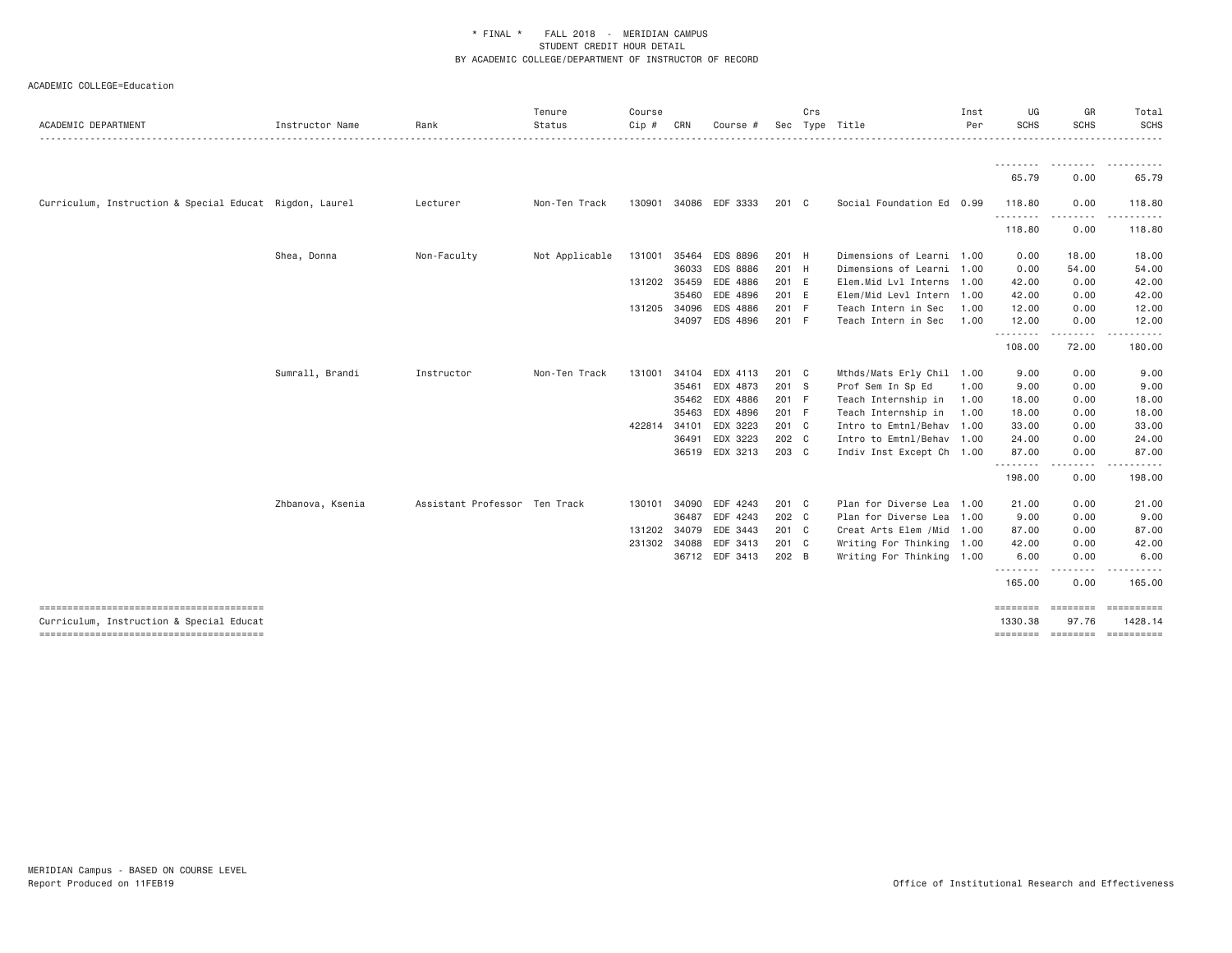| ACADEMIC DEPARTMENT    | Instructor Name | Rank                          | Tenure<br>Status | Course<br>Cip # | CRN   | Course #       | Sec   | Crs<br>Type | Title                     | Inst<br>Per | UG<br><b>SCHS</b> | GR<br><b>SCHS</b> | Total<br>SCHS       |
|------------------------|-----------------|-------------------------------|------------------|-----------------|-------|----------------|-------|-------------|---------------------------|-------------|-------------------|-------------------|---------------------|
|                        |                 |                               |                  |                 |       |                |       |             |                           |             |                   |                   |                     |
| Educational Leadership | Carter, Tashana | Lecturer                      | Non-Ten Track    | 130301          |       | 35458 LSK 2010 | 201 C |             | Praxis: Acad Core En 1.00 |             | 13.00             | 0.00              | 13.00               |
|                        |                 |                               |                  |                 |       | 36612 LSK 2010 | 202 C |             | Praxis: Acad Core En      | 1.00        | 2.00              | 0.00              | 2.00                |
|                        |                 |                               |                  |                 |       |                |       |             |                           |             | 15.00             | 0.00              | 15.00               |
|                        | Fincher, Mark   | Associate Professor Ten Track |                  | 130407          | 34062 | CCL 8173       | 201 C |             | Comm College Teachin      | 1.00        | 0.00              | 30.00             | 30.00               |
|                        |                 |                               |                  | 130601          | 34091 | EDF 8363       | 201 C |             | Func & Met Res In Ed      | 1.00        | 0.00              | 24.00             | 24.00               |
|                        |                 |                               |                  |                 | 36563 | EDF 8363       | 202 C |             | Func & Met Res In Ed      | 1.00        | 0.00              | 3,00              | 3.00                |
|                        |                 |                               |                  | 131202          | 34089 | EDF 3423       | 201 C |             | Exploring Diversity       | 1.00        | 33.00             | 0.00              | 33.00               |
|                        |                 |                               |                  |                 | 36564 | EDF 3423       | 202 C |             | Exploring Diversity       | 1.00        | 18.00             | 0.00              | 18.00               |
|                        |                 |                               |                  |                 |       |                |       |             |                           |             | 51.00             | ------<br>57.00   | 108.00              |
|                        | Wallin, Patsy   | Associate Professor Tenured   |                  | 130401          | 34092 | EDL 8513       | 201 H |             | Leadership Intern I       | 1.00        | 0.00              | 33.00             | 33.00               |
|                        |                 |                               |                  |                 | 34093 | EDL 8523       | 201 C |             | Educ-Diverse Learner      | 1.00        | 0.00              | 33,00             | 33.00               |
|                        |                 |                               |                  |                 |       |                |       |             |                           |             | --------<br>0.00  | -----<br>66.00    | . <u>.</u><br>66.00 |
|                        |                 |                               |                  |                 |       |                |       |             |                           |             | $=$ = = = = = = = | ========          | ___________         |
| Educational Leadership |                 |                               |                  |                 |       |                |       |             |                           |             | 66,00             | 123,00            | 189,00              |
|                        |                 |                               |                  |                 |       |                |       |             |                           |             | ========          | ========          | ___________         |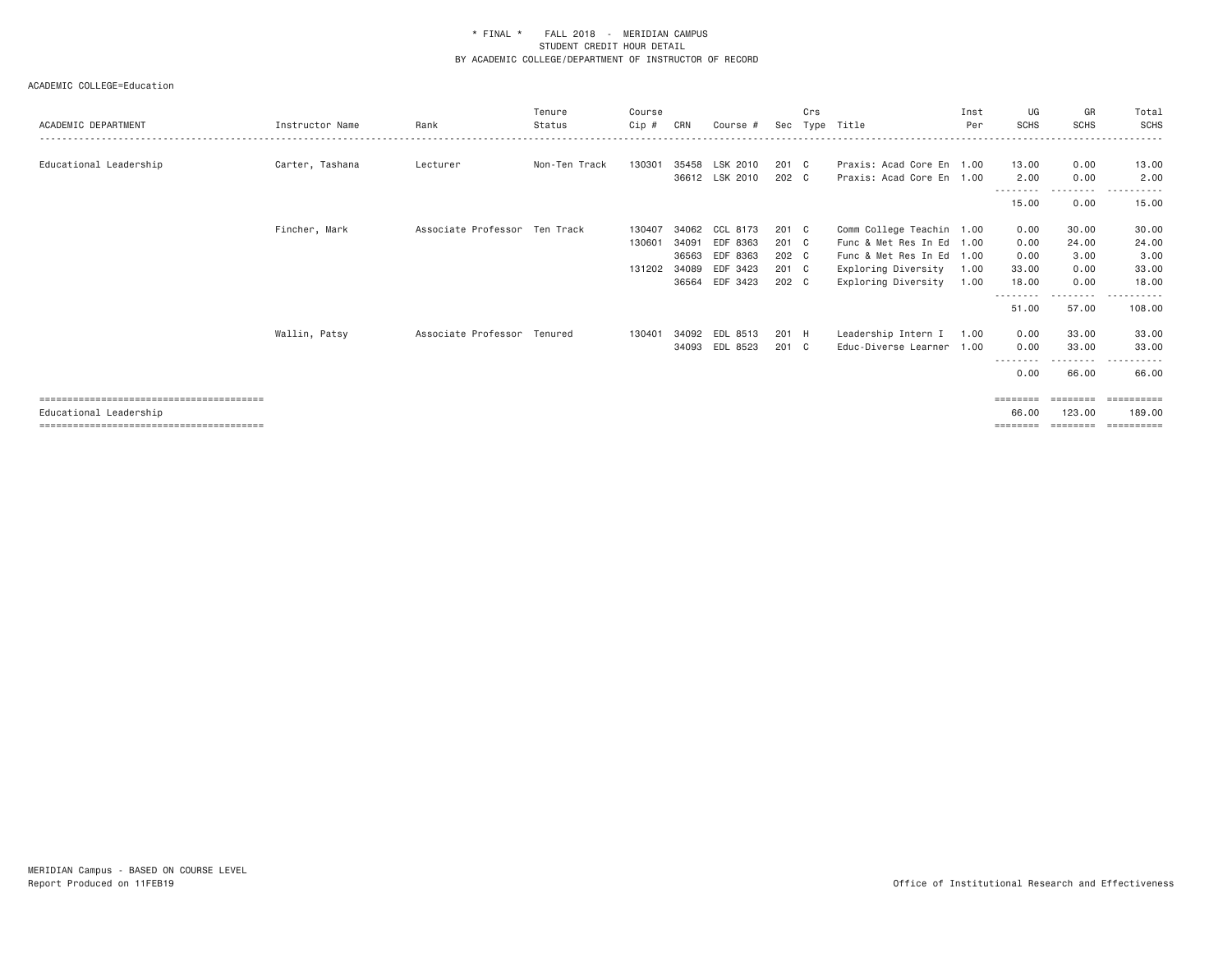| ACADEMIC DEPARTMENT | Instructor Name      | Rank                          | Tenure<br>Status | Course<br>Cip #  | CRN | Course #                       |                        | Crs | Sec Type Title                                         | Inst<br>Per | UG<br><b>SCHS</b>              | GR<br><b>SCHS</b> | Total<br>SCHS         |
|---------------------|----------------------|-------------------------------|------------------|------------------|-----|--------------------------------|------------------------|-----|--------------------------------------------------------|-------------|--------------------------------|-------------------|-----------------------|
| Kinesiology         | Brown, Stanley       | Professor                     | Tenured          |                  |     | 310505 34111 EP 2013           | $201 \quad C$          |     | Fundamentals of Kine 0.10                              |             | 3.30                           | 0.00              | 3.30                  |
|                     |                      |                               |                  |                  |     |                                |                        |     |                                                        |             | 3.30                           | 0.00              | . <u>.</u><br>3.30    |
|                     | Cruse, Pamela        | Lecturer                      | Non-Ten Track    | 260908           |     | 34113 EP 3233<br>34116 EP 3643 | 201 C<br>$201 \quad C$ |     | Anatomical Kinesiolo 0.99<br>Applied Anat & Patho 0.99 |             | 47.52<br>35.64                 | 0.00<br>0.00      | 47.52<br>35.64        |
|                     |                      |                               |                  |                  |     |                                |                        |     |                                                        |             | .<br>83.16                     | ---------<br>0.00 | 83.16                 |
|                     | Fang, Qun            | Grad Teach Assist             | Not Applicable   |                  |     | 310505 34111 EP 2013           | $201 \quad C$          |     | Fundamentals of Kine 0.10                              |             | 3.30<br>---------              | 0.00<br>.         | 3.30<br>$- - -$       |
|                     |                      |                               |                  |                  |     |                                |                        |     |                                                        |             | 3.30                           | 0.00              | 3.30                  |
|                     | Twietmeyer, Greggory | Assistant Professor Ten Track |                  |                  |     | 310505 34111 EP 2013           | $201 \quad C$          |     | Fundamentals of Kine 0.40                              |             | 13,20<br>.                     | 0.00<br>.         | 13.20                 |
|                     |                      |                               |                  |                  |     |                                |                        |     |                                                        |             | 13.20                          | 0.00              | 13.20                 |
|                     | Wax, Benjamin        | Associate Professor Tenured   |                  | 260908<br>310505 |     | 34119 EP 4810<br>34111 EP 2013 | 201 H<br>201 C         |     | Clin Exercise Phys I 1.00<br>Fundamentals of Kine 0.40 |             | 36.00<br>13,20                 | 0.00<br>0.00      | 36.00<br>13.20        |
|                     |                      |                               |                  |                  |     |                                |                        |     |                                                        |             | .<br>49.20                     | --------<br>0.00  | .<br>49.20            |
| Kinesiology         |                      |                               |                  |                  |     |                                |                        |     |                                                        |             | ========<br>152.16<br>======== | 0.00<br>========  | 152.16<br>----------- |